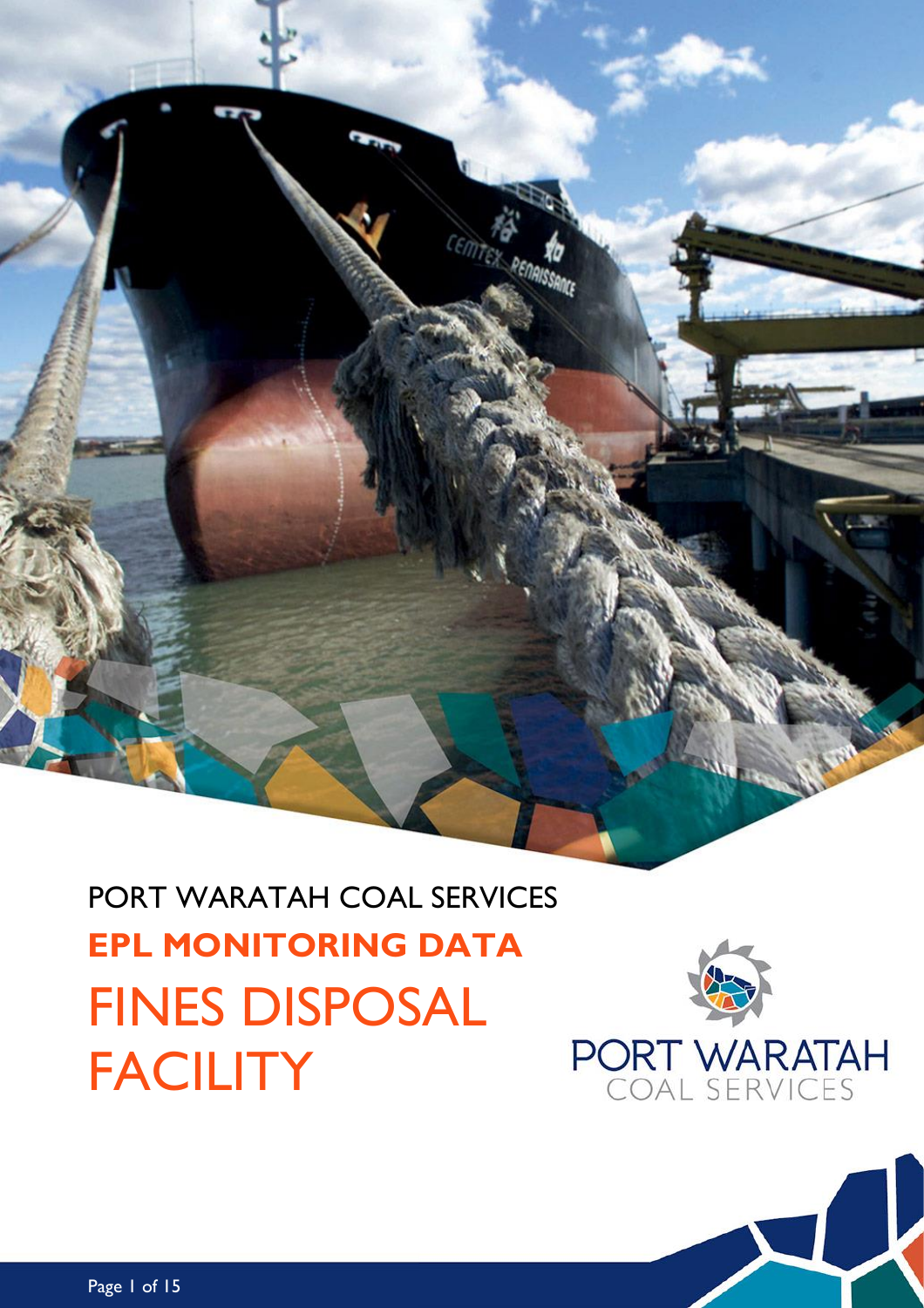EPL MONITORING DATA **FINES DISPOSAL FACILITY** 



# **CONTENTS**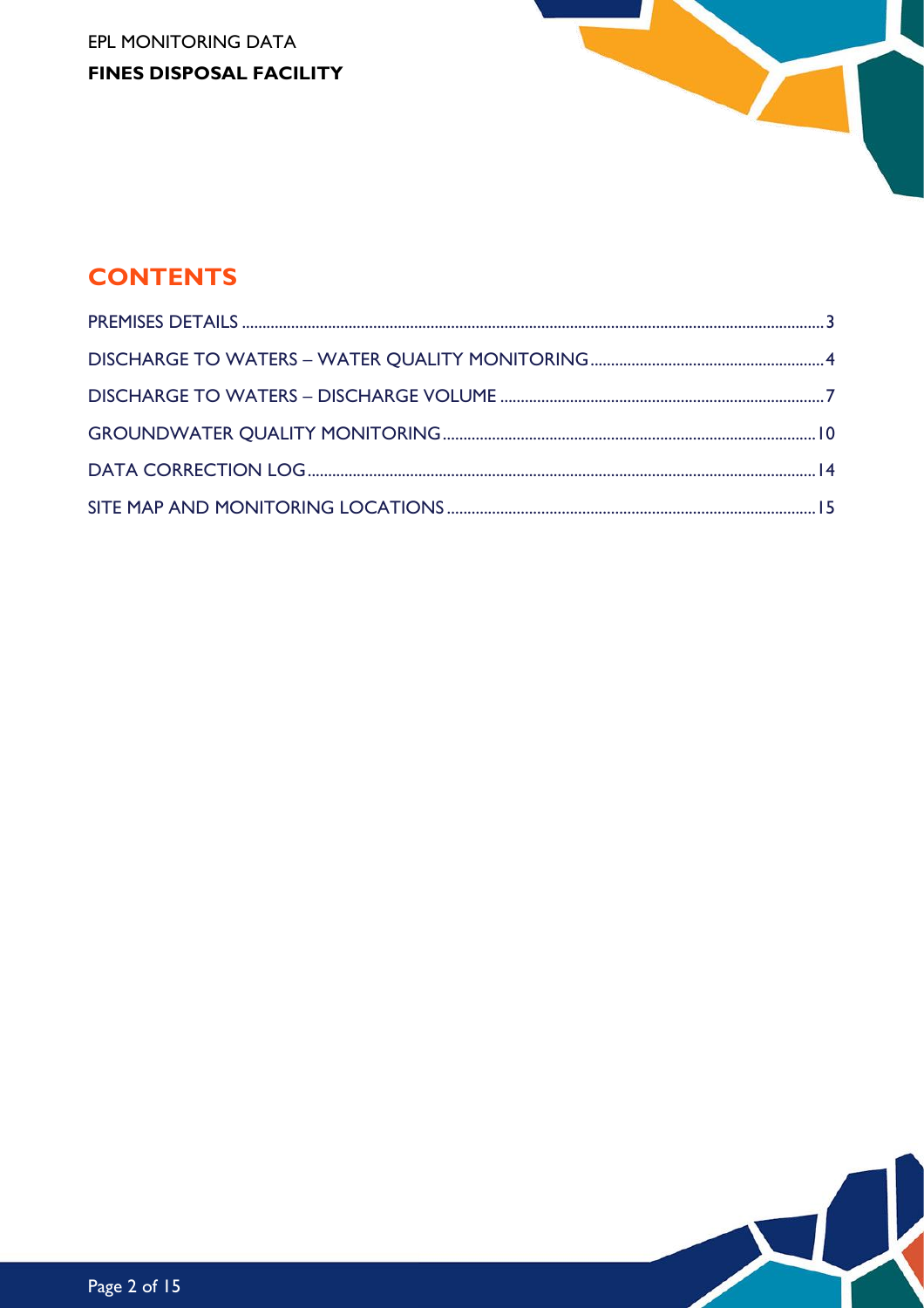EPL MONITORING DATA **FINES DISPOSAL FACILITY**



 $\blacktriangleright$ 

# <span id="page-2-0"></span>PREMISES DETAILS

| <b>Environment Protection Licence Number:</b> | 5022                    |
|-----------------------------------------------|-------------------------|
| <b>Licensee's Name:</b>                       | Port Warat              |
| <b>Premises Name:</b>                         | <b>Fines Dispc</b>      |
| <b>Premises Address:</b>                      | Curlew Str<br>Kooragang |
| <b>Link to POEO Public Register:</b>          | <b>Click Here</b>       |
| Link to EPL 5022 on POEO Public Register:     | <b>Click Here</b>       |

**Licensee's Name:** Port Waratah Coal Services Limited **Premises Name:** Fines Disposal Facility Pew Street, oragang NSW 2304 <u>k Here</u>

Page 3 of 15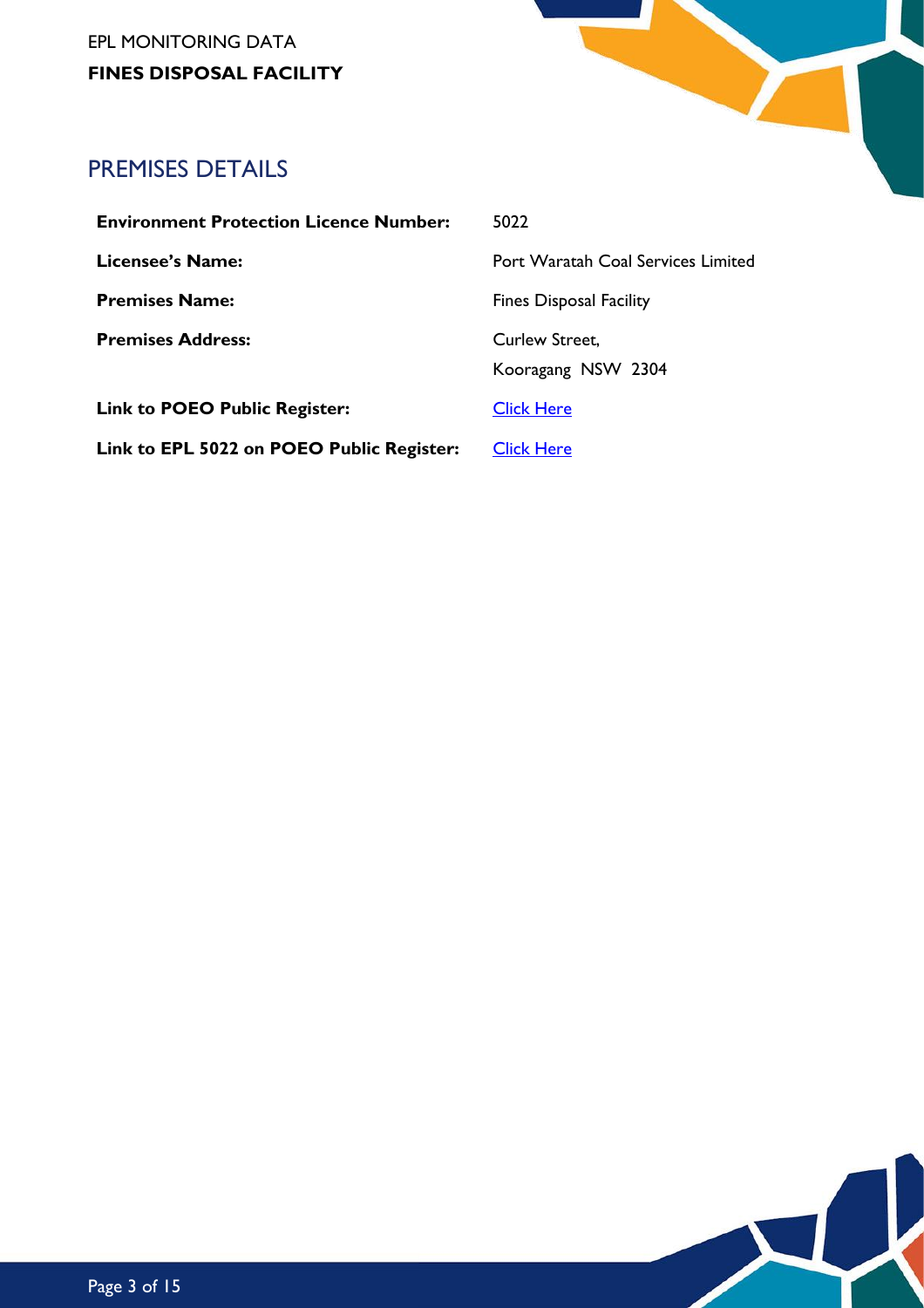#### EPL MONITORING DATA: FINES DISPOSAL FACILITY **DISCHARGE TO WATERS – WATER QUALITY MONITORING**

# DISCHARGE TO WATERS – WATER QUALITY MONITORING

Monitoring frequency for the below parameters is monthly

#### **Note:** mg/L refers to 'milligrams per litre'

<span id="page-3-0"></span>

|             |                       | <b>EPA ID Number</b>           |               |                                 |               |                                |                         |                                        |         | 36            |                                          |               |                                |               |                                        |               |  |
|-------------|-----------------------|--------------------------------|---------------|---------------------------------|---------------|--------------------------------|-------------------------|----------------------------------------|---------|---------------|------------------------------------------|---------------|--------------------------------|---------------|----------------------------------------|---------------|--|
|             |                       | <b>PWCS ID</b>                 |               |                                 |               | <b>WW-K4</b> (Leachate Sump)   |                         |                                        |         |               |                                          |               | WW-K3 (Leachate Drain)         |               |                                        |               |  |
|             |                       | Location                       |               |                                 |               | <b>Fines Disposal Facility</b> |                         |                                        |         |               |                                          |               | <b>Fines Disposal Facility</b> |               |                                        |               |  |
|             |                       | Analyte/Pollutant              | 固             | Suspended<br>Solids<br><b>a</b> | Manganese     | Lead                           | Zinc                    | Polycyclic<br>Aromatic<br>Hydrocarbons | Phenols | 핑             | Suspended<br> <br>Solids<br>$ q_0 $<br>⋍ | Manganese     | Lead                           | Zinc          | Polycyclic<br>Aromatic<br>Hydrocarbons | Phenols       |  |
|             |                       | <b>Unit of Measure</b>         | pH            | mg/L                            | mg/L          | mg/L                           | mg/L                    | mg/L                                   | mg/L    | pH            | mg/L                                     | mg/L          | mg/L                           | mg/L          | mg/L                                   | mg/L          |  |
|             |                       | <b>EPL Concentration Limit</b> | $\sim$ $\sim$ | 50                              | $\rightarrow$ | $\sim$ $\sim$                  | $\mathbb{Z} \mathbb{Z}$ | $\mathbb{Z}^2$                         | $\sim$  | $\sim$ $\sim$ | $\sim$ $\sim$                            | $\sim$ $\sim$ | $\sim$ $\sim$                  | $\sim$ $\sim$ | $\sim$ $\sim$                          | $\sim$ $\sim$ |  |
| Sample Date | Date Data<br>Obtained | Date Data<br>Published         |               |                                 |               |                                |                         |                                        |         |               |                                          |               |                                |               |                                        |               |  |
| 29 Jan 2018 | 12/2/2018             | 22/2/2018                      | 7.68          | $<$ 5                           | 1.26          | < 0.001                        | 0.012                   | < 0.0005                               | < 0.05  | 7.73          | $<$ 5                                    | 1.18          | < 0.001                        | < 0.005       | < 0.0005                               | < 0.05        |  |
| 27 Feb 2018 | 15/3/2018             | 20/3/2018                      | 7.66          | $<$ 5                           | 0.87          | < 0.001                        | 0.006                   | < 0.0005                               | < 0.05  | 7.65          | $<$ 5                                    | 0.84          | 100.00                         | < 0.005       | < 0.0005                               | < 0.05        |  |
| 27 Mar 2018 | 13/4/2018             | 19/4/2018                      | 7.61          | 10                              | 1.10          | 100.00                         | 0.006                   | < 0.0005                               | < 0.05  | 7.63          | 23                                       | 1.21          | 100.00                         | 0.006         | < 0.0005                               | < 0.05        |  |
| 27 Apr 2018 | 15/5/2018             | 18/5/2018                      | 7.66          | $\mathbf{H}$                    | 1.27          | < 0.001                        | 0.006                   | < 0.0005                               | < 0.05  | 7.57          | 6                                        | 1.22          | 100.00                         | < 0.005       | < 0.0005                               | < 0.05        |  |
| 29 May 2018 | 15/6/2018             | 22/6/2018                      | 7.66          | 3                               | 1.31          | < 0.001                        | < 0.005                 | < 0.0005                               | < 0.05  | 7.66          | 8                                        | 1.28          | < 0.001                        | 0.006         | < 0.0005                               | < 0.05        |  |
| 30 May 2018 | 15/6/2018             | 22/6/2018                      | 7.9           | $<$ 5                           | 0.071         | < 0.001                        | 0.007                   | < 0.0017                               | < 0.05  | 7.7           | 22                                       | 1.30          | < 0.001                        | 0.008         | 0.0002                                 | < 0.05        |  |
| 28 Jun 2018 | 16/7/2018             | 23/7/2018                      | 7.51          | 13                              | 1.51          | < 0.001                        | < 0.005                 | < 0.0005                               | < 0.05  | 7.46          | 9                                        | 1.51          | 100.00                         | < 0.005       | < 0.0005                               | < 0.05        |  |
| 30 Jul 2018 | 14/8/2018             | 21/8/2018                      | 7.58          | 17                              | 1.35          | < 0.001                        | 0.008                   | 0.0018                                 | < 0.05  | 7.54          | 5                                        | 1.33          | 100.00                         | < 0.005       | < 0.0005                               | < 0.05        |  |
| 28 Aug 2018 | 14/9/2018             | 18/9/2018                      | 7.60          | $\overline{7}$                  | 1.48          | < 0.001                        | 0.007                   | < 0.0005                               | < 0.05  | 7.64          | 6                                        | 1.43          | < 0.001                        | 0.010         | < 0.0005                               | < 0.05        |  |
| 27 Sep 2018 | 12/10/2018            | 22/10/2018                     | 7.69          | $\mathbf{H}$                    | 1.53          | < 0.001                        | < 0.005                 | < 0.0005                               | < 0.05  | 7.70          | $\overline{7}$                           | 1.50          | 100.00                         | < 0.005       | < 0.0005                               | < 0.05        |  |
| 29 Oct 2018 | 12/11/2018            | 26/11/2018                     | 7.70          | $\mathbf{H}$                    | 1.47          | < 0.001                        | 0.007                   | < 0.0005                               | < 0.05  | 7.68          | $\overline{7}$                           | 1.52          | 100.00                         | < 0.005       | < 0.0005                               | < 0.05        |  |
| 29 Nov 2018 | 13/12/2018            | 19/12/2018                     | 7.60          | 23                              | 1.36          | < 0.001                        | 0.011                   | < 0.0005                               | < 0.05  | 7.7           | 22                                       | 1.36          | 100.00                         | 0.007         | < 0.0005                               | < 0.05        |  |
| 28 Dec 2018 | 31/12/2018            | 12/02/2019                     | 7.66          | $\overline{7}$                  | 1.37          | < 0.001                        | 0.011                   | < 0.0005                               | < 0.05  | 7.64          | $\mathbf{H}$                             | 1.37          | 100.00                         | 0.011         | < 0.0005                               | < 0.05        |  |
| 29 Jan 2019 | 15/2/2019             | 20/2/2019                      | 7.60          | $<$ 5                           | 1.33          | 100.00                         | 0.010                   | < 0.0005                               | < 0.05  | 7.61          | $<$ 5                                    | 1.31          | 100.00                         | < 0.005       | < 0.0005                               | < 0.05        |  |
| 27 Feb 2019 | 14/03/2019            | 26/03/2019                     | 7.63          | $<$ 5                           | 1.29          | 100.00                         | 0.006                   | < 0.0005                               | < 0.05  | 7.71          | 9                                        | 1.23          | 100.00                         | < 0.005       | < 0.0005                               | < 0.05        |  |
| 28 Mar 2019 | 12/04/2019            | 16/04/2019                     | 7.65          | $<$ 5                           | 1.06          | 100.00                         | < 0.005                 | < 0.0005                               | < 0.05  | 7.67          | 13                                       | 1.09          | 100.00                         | < 0.005       | < 0.0005                               | < 0.05        |  |
| 29 Apr 2019 | 13/05/2019            | 14/05/2019                     | 7.70          | $\mathbf{H}$                    | 1.13          | < 0.001                        | < 0.005                 | < 0.0005                               | < 0.05  | 7.76          | $<$ 5                                    | 1.09          | 100.00                         | < 0.005       | < 0.0005                               | < 0.05        |  |
| 29 May 2019 | 13/06/2019            | 18/06/2019                     | 7.56          | $<$ 5                           | 1.24          | 100.00                         | 0.011                   | < 0.0005                               | < 0.05  | 7.66          | 6                                        | 1.19          | 100.00                         | 0.009         | < 0.0005                               | < 0.05        |  |
| 27 Jun 2019 | 12/07/2019            | 17/07/2019                     | 7.65          | $<$ 5                           | 1.04          | 100.00                         | < 0.005                 | < 0.0005                               | < 0.05  | 7.63          | $<$ 5                                    | 1.06          | 100.00                         | < 0.005       | < 0.0005                               | < 0.05        |  |
| 29 Jul 2019 | 13/08/2019            | 15/08/2019                     | 7.68          | 13                              | 1.72          | < 0.001                        | 0.029                   | < 0.0005                               | < 0.05  | 7.67          | 8                                        | 1.69          | 100.00                         | < 0.005       | < 0.0005                               | < 0.05        |  |
| 29 Aug 2019 | 13/09/2019            | 19/9/2019                      | 7.51          | 6                               | .4            | < 0.001                        | < 0.005                 | < 0.0005                               | < 0.05  | 7.59          | 6                                        | 1.37          | 100.00                         | 0.009         | < 0.0005                               | < 0.05        |  |
| 27 Sep 2019 | 16/10/2019            | 18/10/2019                     | 7.53          | < 5                             | 1.36          | < 0.001                        | < 0.005                 | < 0.0005                               | < 0.05  | 7.53          | < 5                                      | 1.42          | 100.00                         | 0.009         | < 0.0005                               | < 0.05        |  |

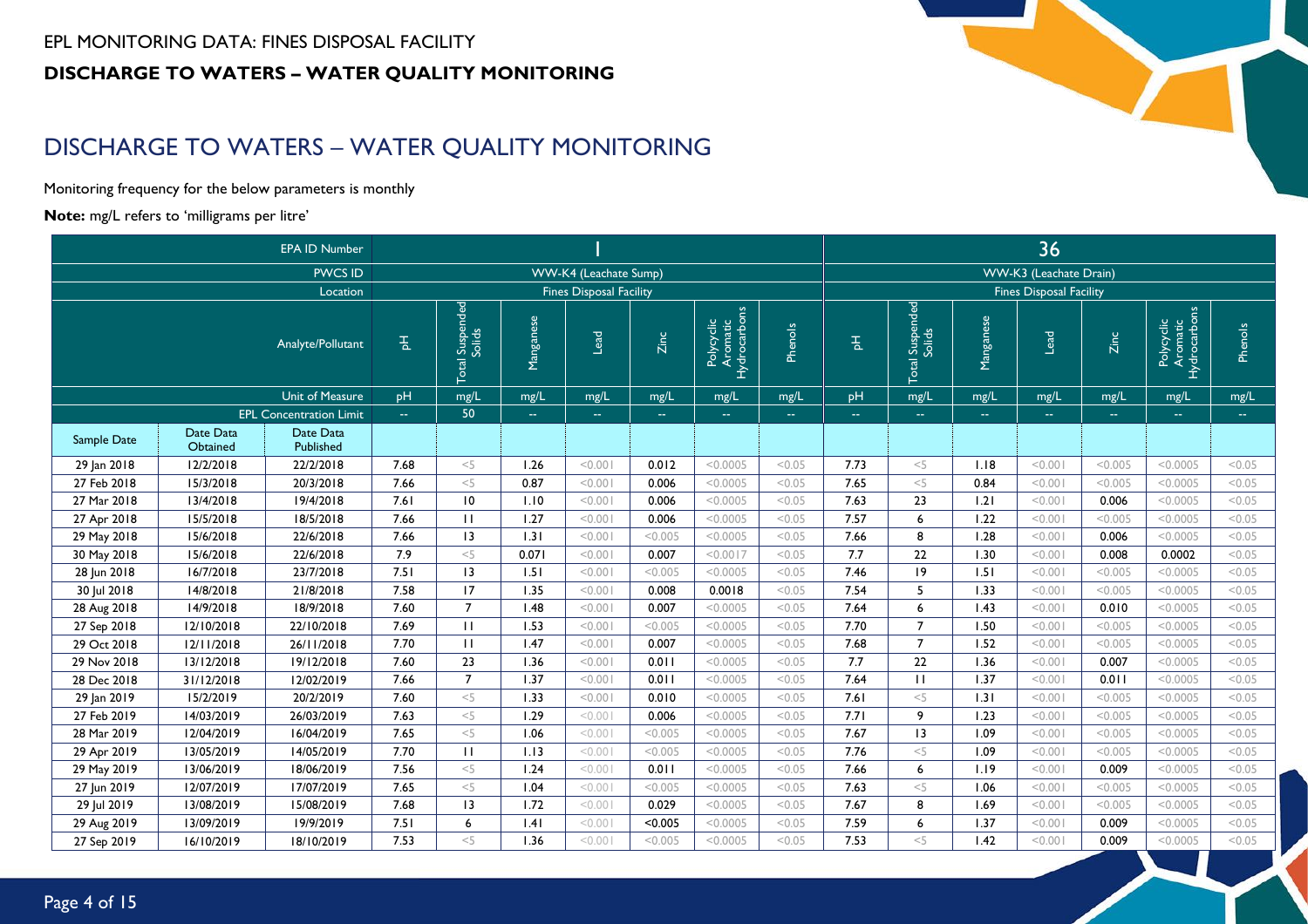#### EPL MONITORING DATA: FINES DISPOSAL FACILITY **DISCHARGE TO WATERS – WATER QUALITY MONITORING**

| <b>EPA ID Number</b><br>WW-K4 (Leachate Sump) |                       |                                |                                                              |                                |           |                                |         |                                        |         | 36            |                                |           |                                |               |                                        |                |  |
|-----------------------------------------------|-----------------------|--------------------------------|--------------------------------------------------------------|--------------------------------|-----------|--------------------------------|---------|----------------------------------------|---------|---------------|--------------------------------|-----------|--------------------------------|---------------|----------------------------------------|----------------|--|
|                                               |                       | <b>PWCS ID</b>                 |                                                              |                                |           |                                |         |                                        |         |               |                                |           | <b>WW-K3</b> (Leachate Drain)  |               |                                        |                |  |
|                                               |                       | Location                       |                                                              |                                |           | <b>Fines Disposal Facility</b> |         |                                        |         |               |                                |           | <b>Fines Disposal Facility</b> |               |                                        |                |  |
|                                               |                       | Analyte/Pollutant              | 玉                                                            | l Suspended<br>Solids<br>Total | Manganese | Lead                           | Zinc    | Polycyclic<br>Aromatic<br>Hydrocarbons | Phenols | 립             | l Suspended<br>Solids<br>Total | Manganese | bead                           | <b>Zinc</b>   | Hydrocarbons<br>Polycyclic<br>Aromatic | <b>Phenols</b> |  |
|                                               |                       | <b>Unit of Measure</b>         | pH                                                           | mg/L                           | mg/L      | mg/L                           | mg/L    | mg/L                                   | mg/L    | pH            | mg/L                           | mg/L      | mg/L                           | mg/L          | mg/L                                   | mg/L           |  |
|                                               |                       | <b>EPL Concentration Limit</b> | $\rightarrow$                                                | 50                             | 44        | $\rightarrow$                  | $\sim$  | $\rightarrow$                          | 44      | $\rightarrow$ | $\sim$                         | $\Box$    | $\Box$                         | $\rightarrow$ | $\mathbb{Z} \mathbb{Z}$                | 44             |  |
| Sample Date                                   | Date Data<br>Obtained | Date Data<br>Published         |                                                              |                                |           |                                |         |                                        |         |               |                                |           |                                |               |                                        |                |  |
| 30 Oct 2019                                   | 26/11/2019            | 26/11/2019                     | 7.46                                                         | $<$ 5                          | 1.55      | < 0.001                        | 0.040   | < 0.0005                               | < 0.001 | 7.56          | $<$ 5                          | 1.46      | < 0.001                        | 0.006         | < 0.0005                               | 100.00         |  |
| 28 Nov 2019                                   | 17/12/2019            | 20/12/2019                     | 7.50                                                         | $\overline{7}$                 | 1.52      | 0.002                          | 0.152   | < 0.0005                               | < 0.001 | 7.67          | $<$ 5                          | 1.32      | < 0.001                        | < 0.005       | < 0.0005                               | < 0.001        |  |
| 30 Dec 2019                                   | 17/01/2020            | 30/01/2020                     | 7.71                                                         | $\overline{7}$                 | 1.34      | < 0.001                        | < 0.005 | < 0.0005                               | < 0.001 | 7.48          | 93                             | 1.47      | < 0.001                        | 0.061         | < 0.0005                               | 100.00         |  |
| 30 Jan 2020                                   | 19/02/2020            | 27/02/2020                     | 7.52                                                         | 23                             | 1.52      | < 0.001                        | 0.040   | < 0.0005                               | < 0.05  | 7.63          | 17                             | 1.44      | < 0.001                        | 0.006         | < 0.0005                               | < 0.05         |  |
| 27 Feb 2020                                   | 26/03/2020            | 26/03/2020                     | 7.73                                                         | 8                              | 1.35      | < 0.001                        | < 0.005 | < 0.0005                               | < 0.05  | 7.53          | 702                            | 1.71      | 0.004                          | 0.323         | < 0.0005                               | < 0.05         |  |
| 31 Mar 2020                                   | 20/04/2020            | 29/04/2020                     | 7.60                                                         | 8                              | 1.24      | < 0.001                        | < 0.005 | < 0.0005                               | < 0.05  | 7.42          | 31                             | 1.54      | 0.001                          | 0.102         | < 0.0005                               | < 0.05         |  |
| 30 Apr 2020                                   | 19/05/2020            | 20/05/2020                     | 7.55                                                         | 26                             | 1.37      | 0.004                          | 1.090   | < 0.0005                               | < 0.002 | 7.53          | $<$ 5                          | 1.35      | < 0.001                        | 0.013         | < 0.0005                               | < 0.002        |  |
| 28 May 2020                                   | 19/06/2020            | 24/06/2020                     | 7.57                                                         | $<$ 5                          | 1.17      | < 0.001                        | < 0.005 | < 0.0005                               | < 0.05  | 7.51          | 9                              | 1.24      | < 0.001                        | 0.027         | < 0.0005                               | < 0.05         |  |
| 29 Jun 2020                                   | 14/07/2020            | 23/07/2020                     | 7.47                                                         | 8                              | 1.37      | < 0.001                        | 0.012   | < 0.0005                               | < 0.05  | 7.54          | 79                             | 1.60      | < 0.001                        | 0.010         | < 0.0005                               | < 0.05         |  |
| 30 Jul 2020                                   | 17/08/2020            | 27/08/2020                     | 8.54                                                         | 10                             | 0.32      | < 0.001                        | 0.055   | < 0.0005                               | < 0.05  | 7.31          | 17                             | 1.43      | < 0.001                        | 0.029         | < 0.0005                               | < 0.05         |  |
| 31 Aug 2020                                   | 14/09/2020            | 17/09/2020                     | 7.38                                                         | $<$ 5                          | 1.70      | < 0.001                        | 0.048   | 1.4                                    | < 0.05  | 7.42          | $<$ 5                          | 1.69      | < 0.001                        | 0.008         | < 0.0005                               | < 0.05         |  |
| 30 Sep 2020                                   | 16/10/2020            | 23/10/2020                     | 7.43                                                         | 27                             | 1.63      | < 0.001                        | 0.017   | < 0.0005                               | < 0.05  | 7.48          | $<$ 5                          | 1.58      | < 0.001                        | 0.009         | < 0.0005                               | < 0.05         |  |
| 29 Oct 2020                                   | 16/11/2020            | 04/12/2020                     | 7.44                                                         | 8                              | 1.70      | 0.01                           | 0.319   | < 0.0005                               | < 0.05  | 7.44          | 210                            | 1.35      | < 0.001                        | < 0.005       | < 0.0005                               | < 0.05         |  |
| 30 Nov 2020                                   | 16/12/2020            | 17/12/2020                     | 7.43                                                         | 6                              | 1.52      | < 0.001                        | 0.106   | < 0.0005                               | < 0.05  | 7.49          | 15                             | 1.38      | < 0.001                        | 0.016         | < 0.0005                               | < 0.05         |  |
| 30 Dec 2020                                   | 15/01/2021            | 21/01/2021                     | 7.46                                                         | 16                             | 1.44      | < 0.001                        | 0.033   | < 0.0005                               | < 0.05  | 7.55          | 6                              | 1.40      | < 0.001                        | < 0.005       | < 0.0005                               | < 0.05         |  |
| 28 Jan 2021                                   | 11/02/2021            | 17/02/2021                     | 7.61                                                         | 10                             | 1.11      | < 0.001                        | 0.039   | < 0.0005                               | < 0.05  | 7.71          | 6                              | 1.06      | < 0.001                        | 0.010         | < 0.0005                               | < 0.05         |  |
| 25 Feb 2021                                   | 15/03/2021            | 23/03/2021                     | 7.43                                                         | 6                              | 1.39      | < 0.001                        | 0.007   | < 0.0005                               | < 0.05  | 7.40          | 6                              | 1.37      | < 0.001                        | 0.284         | < 0.0005                               | < 0.05         |  |
| 31 Mar 2021                                   | 05/05/2021            | 13/05/2021                     | 7.66                                                         | $\mathbf{H}$                   | 2.29      | < 0.001                        | 0.077   | < 0.0005                               | < 0.05  | 7.43          | 13                             | 1.01      | < 0.001                        | 0.222         | < 0.0005                               | < 0.05         |  |
| 29 Apr 2021                                   | 17/05/2021            | 27/05/2021                     | 8.04                                                         | 12                             | 0.33      | < 0.001                        | 0.007   | < 0.0005                               | < 0.05  | 7.33          | 4                              | 2.04      | < 0.001                        | 0.010         | < 0.0005                               | < 0.05         |  |
| 31-May-2021                                   | 17/06/2021            | 01/07/2021                     | 7.40                                                         | 15                             | 1.89      | < 0.001                        | 0.096   | 0.0018                                 | < 0.05  | 7.45          | $\overline{7}$                 | 1.84      | < 0.001                        | 0.007         | < 0.0005                               | < 0.05         |  |
| 30-Jun-2021                                   | 14/07/2021            | 22/07/2021                     | 7.38                                                         | 41                             | 1.61      | < 0.001                        | 0.078   | < 0.0005                               | < 0.05  | 7.43          | $\overline{10}$                | 1.66      | < 0.001                        | < 0.005       | < 0.0005                               | < 0.05         |  |
| 29-Jul-2021                                   | 13/08/2021            | 26/08/2021                     | 7.43                                                         | 8                              | 1.65      | < 0.001                        | 0.052   | < 0.0005                               | < 0.05  | 7.45          | $<$ 5                          | 1.59      | < 0.001                        | 0.006         | < 0.0005                               | < 0.05         |  |
| 31-Aug-2021                                   | 15/09/2021            | 23/09/2021                     | 7.45<br>36<br>1.53<br>< 0.001<br>0.064<br>< 0.0005<br>< 0.05 |                                |           |                                |         |                                        |         | 7.52          | 9                              | 1.50      | < 0.001                        | < 0.005       | < 0.0005                               | < 0.05         |  |
| 29-Sep-2021                                   | 14/10/2021            | 21/10/2021                     | 7.42                                                         | 8                              | 1.72      | < 0.001                        | 0.183   | < 0.0005                               | < 0.05  | 7.47          | 12                             | 1.38      | < 0.001                        | < 0.005       | < 0.0005                               | < 0.05         |  |
| 28-Oct-2021                                   | 15/11/2021            | 25/11/2021                     | 7.42                                                         | 46                             | 1.56      | < 0.001                        | 0.088   | < 0.0005                               | < 0.05  | 7.47          | $\overline{7}$                 | 1.53      | < 0.001                        | < 0.005       | < 0.0005                               | < 0.05         |  |
| 29-Nov-2021                                   | 20/12/2021            | 30/12/2021                     | 8.72                                                         | $<$ 5                          | 0.34      | < 0.001                        | < 0.005 | < 0.0005                               | < 0.05  | 7.35          | 4                              | 1.36      | < 0.001                        | 0.014         | < 0.0005                               | < 0.05         |  |
| 30-Dec-2021                                   | 17/01/2022            | 20/01/2022                     | 7.45                                                         | 13                             | 1.34      | < 0.001                        | < 0.005 | < 0.05                                 | $<$ 2   | 7.45          | 18                             | 1.38      | < 0.001                        | < 0.005       | < 0.05                                 | $<$ 2          |  |
| 27-Jan-2022                                   | 15/02/2022            | 22/02/2022                     | 7.44                                                         | $\leq$                         | 127       | < 0.001                        | < 0.005 | < 0.05                                 | $<$ 2   | 8.08          | $<$ 5                          | 124       | < 0.001                        | < 0.005       | < 0.0005                               | < 0.05         |  |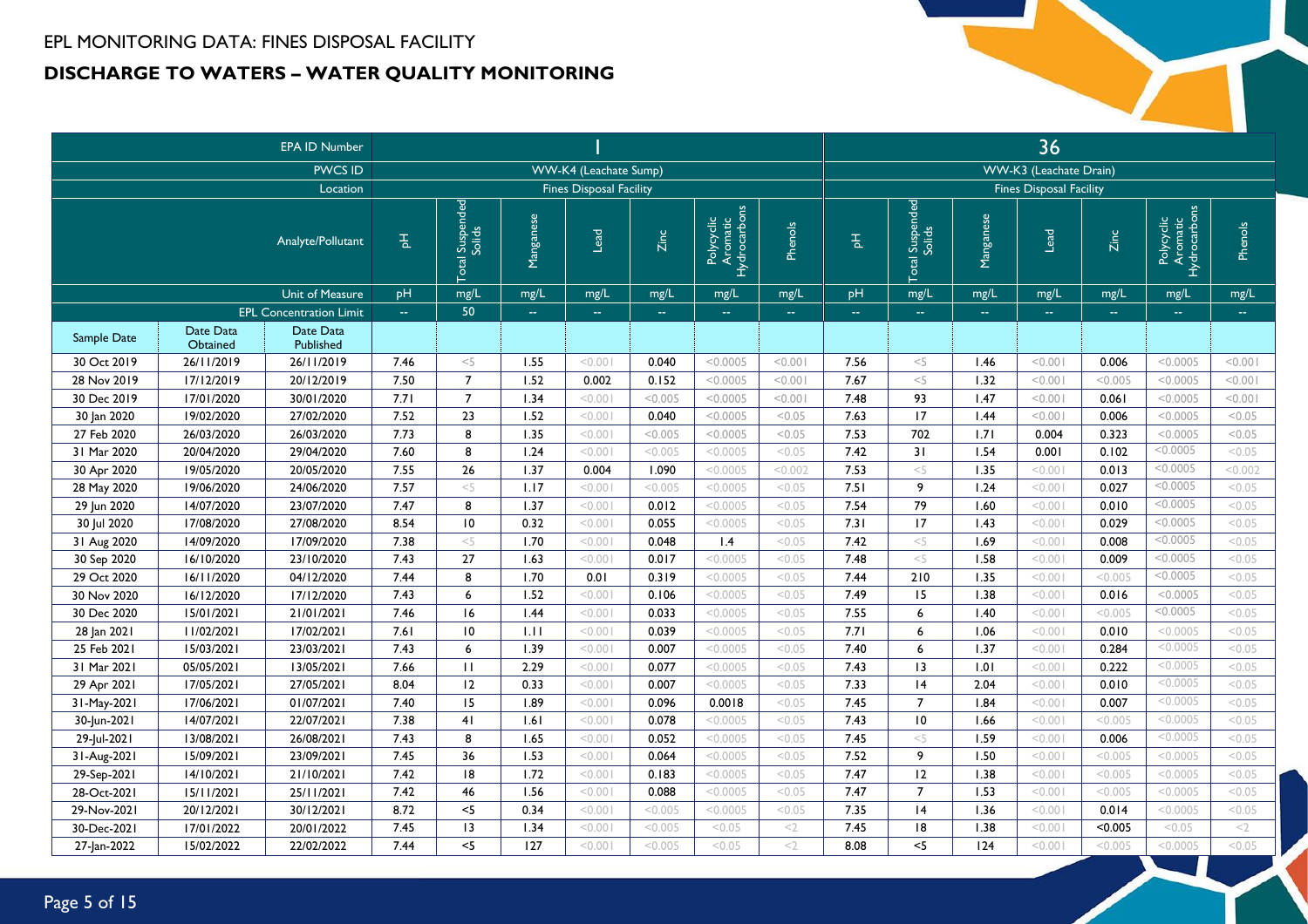### EPL MONITORING DATA: FINES DISPOSAL FACILITY **DISCHARGE TO WATERS – WATER QUALITY MONITORING**

|             |                        | <b>EPA ID Number</b>           |                                                                  |                          |                |                       |                |                                                                              |                |                     |                                                           |                    | 36                     |               |                                                    |                             |
|-------------|------------------------|--------------------------------|------------------------------------------------------------------|--------------------------|----------------|-----------------------|----------------|------------------------------------------------------------------------------|----------------|---------------------|-----------------------------------------------------------|--------------------|------------------------|---------------|----------------------------------------------------|-----------------------------|
|             |                        | <b>PWCS ID</b>                 |                                                                  |                          |                | WW-K4 (Leachate Sump) |                |                                                                              |                |                     |                                                           |                    | WW-K3 (Leachate Drain) |               |                                                    |                             |
|             |                        | Location                       | <b>Fines Disposal Facility</b><br><b>Fines Disposal Facility</b> |                          |                |                       |                |                                                                              |                |                     |                                                           |                    |                        |               |                                                    |                             |
|             |                        | Analyte/Pollutant              | 玉                                                                | ended<br>Suspe<br>Solids | Manganese      | ead                   | Zinc           | $\overline{a}$<br>cyclic<br>matic<br>carbor<br>Arong<br>Mong<br>Mong<br>Poly | <b>Phenols</b> | $\overline{ }$<br>뉨 | hded<br>$\overline{a}$<br>Suspe<br>Solids<br><b>Total</b> | ိမ်<br>Tangar<br>▃ | <b>DEB</b>             | <b>Zinc</b>   | $\frac{12}{10}$<br>م ا<br>ъ<br>$\frac{1}{2}$<br>ত. | $\frac{8}{5}$<br><b>A</b> e |
|             |                        | Unit of Measure                | pH                                                               | mg/L                     | mg/L           | mg/L                  | mg/L           | mg/L                                                                         | mg/L           | <sub>DH</sub>       | mg/L                                                      | mg/L               | mg/L                   | mg/L          | mg/L                                               | mg/L                        |
|             |                        | <b>EPL Concentration Limit</b> | $\sim$                                                           | 50                       | <b>Section</b> | $\sim$ $\sim$         | <b>Section</b> | $\sim$ $\sim$                                                                | $\sim$         | --                  | --                                                        | $\sim$ $\sim$      | <b>Section</b>         | $\sim$ $\sim$ | $\sim$ $\sim$                                      | <b>Service</b>              |
| Sample Date | Date Data<br>Published |                                |                                                                  |                          |                |                       |                |                                                                              |                |                     |                                                           |                    |                        |               |                                                    |                             |
| 28-Feb-2022 | 31/3/2022              | 7.41                           | 17                                                               | 124                      | < 0.001        | < 0.005               | < 0.05         | $<$ 2                                                                        | 7.64           | 8                   | 24                                                        | < 0.001            | < 0.005                | < 0.0005      | < 0.05                                             |                             |
| 31-Mar-2022 | 21/3/2022              |                                | 8.02                                                             | $<$ 5                    | 29             | 100.00                | < 0.005        | < 0.05                                                                       | $<$ 2          | 7.43                | 12                                                        | 1.58               | < 0.001                | < 0.005       | < 0.0005                                           | < 0.05                      |

 $\mathbf k$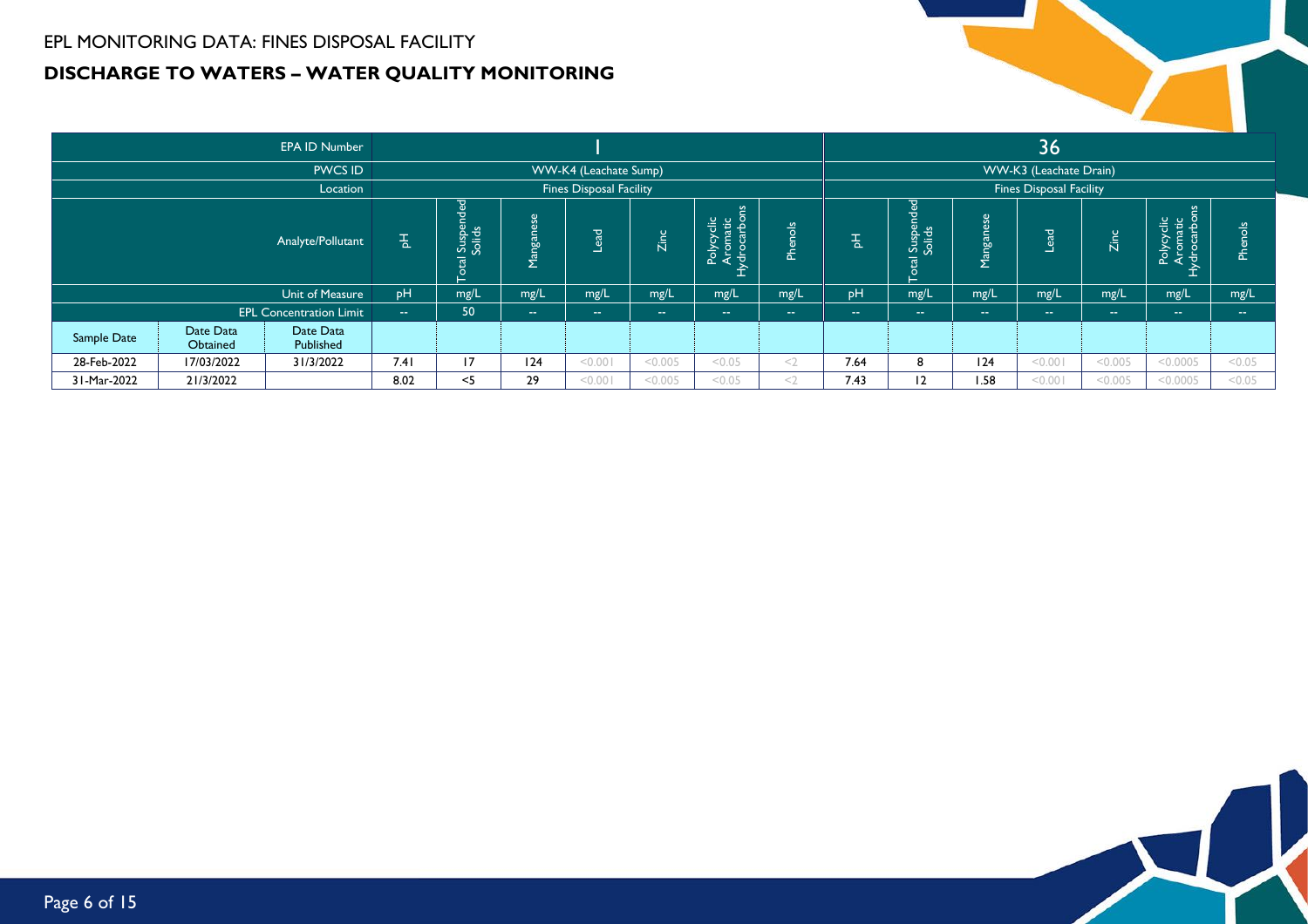# <span id="page-6-0"></span>DISCHARGE TO WATERS – DISCHARGE VOLUME

Monitoring frequency is not specified in EPL 5022 for discharge volumes.

**Note:** kL refers to 'kilolitres', and kL/day refers to 'kilolitres per day'

|             |                    | <b>EPA ID Number</b> |                                   |                                |                          |
|-------------|--------------------|----------------------|-----------------------------------|--------------------------------|--------------------------|
|             |                    | <b>PWCS ID</b>       |                                   | WW-K4 (Leachate Sump)          |                          |
|             |                    | Location             |                                   | <b>Fines Disposal Facility</b> |                          |
|             |                    | Analyte/Pollutant    | <b>Total Volume</b><br>Discharged | No. of Days                    | Ave Daily Discharge      |
|             |                    | Unit of Measure      | kL                                | 44                             | kL/day                   |
|             |                    | <b>EPL Limit</b>     | $\rightarrow$                     | 44                             | 10,000                   |
| Sample Date | Date Data Obtained | Date Data First      |                                   |                                |                          |
|             |                    | Published            | 1,196                             | 4                              | 85                       |
| 12 Jan 2018 | 12/2/2018          | 22/2/2018            |                                   | 9                              | 267                      |
| 31 Jan 2018 | 12/2/2018          | 22/2/2018            | 5,068                             | $\overline{7}$                 |                          |
| 7 Feb 2018  | 15/3/2018          | 20/3/2018            | 1,743                             |                                | 249                      |
| 19 Feb 2018 | 15/3/2018          | 20/3/2018            | 2,887                             | 12                             | 241                      |
| 7 Mar 2018  | 13/4/2018          | 19/4/2018            | 5,042                             | 16                             | 315                      |
| 23 Mar 2018 | 13/4/2018          | 19/4/2018            | 7,024                             | 6                              | 439                      |
| 4 Apr 2018  | 15/5/2018          | 18/5/2018            | NR <sup>A</sup>                   | $- (12)$                       | $\ddotsc$                |
| 19 Apr 2018 | 15/5/2018          | 18/5/2018            | NR <sup>B</sup>                   | $- (15)$                       | $\overline{\phantom{a}}$ |
| 30 Apr 2018 | 15/5/2018          | 18/5/2018            | 29,961                            | 38                             | 788                      |
| 4 May 2018  | 15/6/2018          | 22/6/2018            | 2,409                             | $\overline{4}$                 | 602                      |
| 18 May 2018 | 15/6/2018          | 22/6/2018            | 7,106                             | 4                              | 508                      |
| I Jun 2018  | 16/7/2018          | 23/7/2018            | 5,847                             | 4                              | 418                      |
| 18 Jun 2018 | 16/7/2018          | 23/7/2018            | 14,730                            | 17                             | 866                      |
| 26 Jun 2018 | 16/7/2018          | 23/7/2018            | 20,505                            | 8                              | 2,563                    |
| 13 Jul 2018 | 14/8/2018          | 21/8/2018            | 28,874                            | 17                             | 1,698                    |
| 6 Aug 2018  | 14/9/2018          | 18/9/2018            | 25,425                            | 24                             | 1,059                    |
| 16 Aug 2018 | 14/9/2018          | 18/9/2018            | 7,322                             | $\overline{0}$                 | 732                      |
| 29 Aug 2018 | 14/9/2018          | 18/9/2018            | 8,030                             | 3                              | 618                      |
| 12 Sep 018  | 12/10/2018         | 22/10/2018           | 8,584                             | 4                              | 613                      |
| 25 Sep 2018 | 12/10/2018         | 22/10/2018           | 7,264                             | 13                             | 559                      |
| 11 Oct 2018 | 12/11/2018         | 26/11/2018           | 9,797                             | 6                              | 612                      |
| 24 Oct 2018 | 12/11/2018         | 26/11/2018           | 12,296                            | 3                              | 946                      |
| 6 Nov 2018  | 13/12/2018         | 19/12/2018           | 9,022                             | 3                              | 694                      |
| 22 Nov 2018 | 13/12/2018         | 19/12/2018           | 9,001                             | 6                              | 563                      |
| 3 Dec 2018  | 31/12/2018         | 12/02/2019           | 5,571                             | П                              | 506                      |
| 17 Dec 2018 | 31/12/2018         | 12/02/2019           | 6,466                             | 4                              | 462                      |
| 4 Jan 2019  | 15/2/2019          | 20/2/2019            | 7,153                             | 8                              | 397                      |
| 18 Jan 2019 | 15/2/2019          | 20/2/2019            | 5,732                             | 4                              | 409                      |
| 31 Jan 2019 | 15/2/2019          | 20/2/2019            | 3,130                             | 3                              | 241                      |
| 14 Feb 2019 | 14/3/2019          | 26/3/2019            | 3.888                             | 4                              | 278                      |
| 28 Feb 2019 | 14/3/2019          | 26/3/2019            | 3,552                             | 4                              | 254                      |
| 15 Mar 2019 | 12/4/2019          | 16/4/2019            | 3,293                             | 15                             | 220                      |
| 26 Mar 2019 | 12/4/2019          | 16/4/2019            | 3,434                             | $\vert \ \vert$                | 312                      |
| 10 Apr 2019 | 13/05/2019         | 14/05/2019           | 5,526                             | 15                             | 368                      |
| 24 Apr 2019 | 13/05/2019         | 14/05/2019           | 4,828                             | 4                              | 345                      |
| 10 May 2019 | 13/06/2019         | 18/06/2019           | 4,911                             | 6                              | 307                      |
| 22 May 2019 | 13/06/2019         | 18/06/2019           | 3,354                             | 12                             | 280                      |
| 4 Jun 2019  | 12/07/2019         | 17/07/2019           | 3,807                             | 3                              | 293                      |
| 21 Jun 2019 | 12/07/2019         | 17/07/2019           | 7,318                             | 17                             | 430                      |
| 4 Jul 2019  | 13/08/2019         | 15/08/2019           | 8,295                             | 3                              | 638                      |
| 19 Jul 2019 | 13/08/2019         | 15/08/2019           | 9,381                             | 15                             | 625                      |
| 31 Jul 2019 | 13/08/2019         | 15/08/2019           | 6,919                             | 12                             | 577                      |
| 14 Aug 2019 | 13/09/2019         | 19/09/2019           | 7,244                             | 4                              | 517                      |
| 27 Aug 2019 | 13/09/2019         | 19/09/2019           | 6,008                             | 3                              | 462                      |

X

<sup>A</sup> Meter unable to be read on 4 & 19 April 2018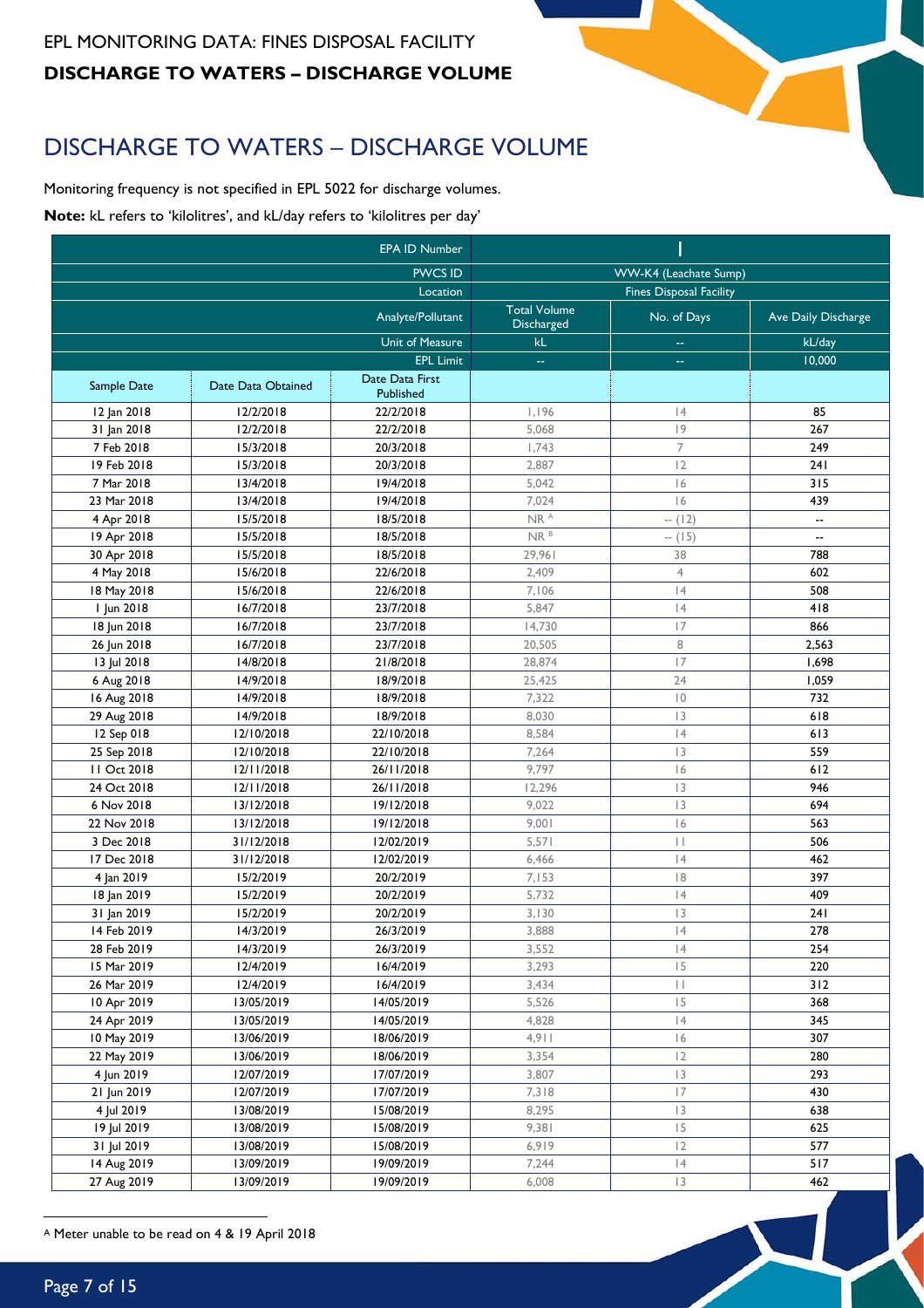#### EPL MONITORING DATA: FINES DISPOSAL FACILITY **DISCHARGE TO WATERS – DISCHARGE VOLUME**

|                          |                          | <b>EPA ID Number</b>     |                     |                                |                     |
|--------------------------|--------------------------|--------------------------|---------------------|--------------------------------|---------------------|
|                          |                          | <b>PWCS ID</b>           |                     | WW-K4 (Leachate Sump)          |                     |
|                          |                          | Location                 |                     | <b>Fines Disposal Facility</b> |                     |
|                          |                          | Analyte/Pollutant        | <b>Total Volume</b> | No. of Days                    | Ave Daily Discharge |
|                          |                          | Unit of Measure          | Discharged<br>kL    |                                | kL/day              |
|                          |                          | <b>EPL Limit</b>         | ۵.                  | --                             | 10,000              |
|                          | Date Data Obtained       | Date Data First          |                     |                                |                     |
| Sample Date              |                          | Published                |                     |                                |                     |
| 11 Sep 2019              | 16/10/2019               | 18/10/2019               | 11,634              | 15                             | 776                 |
| 25 Sep 2019              | 16/10/2019               | 18/10/2019               | 7,990               | 4                              | 571                 |
| 30 Oct 2019              | 26/11/2019               | 26/11/2019               | 30,157              | 36                             | 838                 |
| 15/11/2019               | 17/12/2019               | 20/12/2019               | 10,433              | 6                              | 652                 |
| 28/11/2019<br>11/12/2019 | 17/12/2019<br>17/12/2019 | 20/12/2019<br>20/12/2019 | 8,285<br>7,941      | 3                              | 637<br>611          |
|                          |                          |                          |                     | 3                              |                     |
| 17/12/2019               | 17/01/2020               | 30/01/2020               | 3,384               | 6                              | 564                 |
| 13/01/2020               | 19/02/2020               | 27/02/2020               | New Meter           | 27                             | New Meter           |
| 21/01/2020               | 19/02/2020               | 27/02/2020               | 2,891               | 8                              | 361                 |
| 30/01/2020               | 19/02/2020               | 27/02/2020               | 2,970               | 9                              | 330                 |
| 12/02/2020               | 26/03/2020               | 26/03/2020               | 5,802               | 3                              | 446                 |
| 27/02/2020               | 26/03/2020               | 26/03/2020               | 10,794              | 15                             | 720                 |
| 12/03/2020               | 20/04/2020               | 29/04/2020               | 8,336               | 4                              | 595                 |
| 31/03/2020               | 20/04/2020               | 29/04/2020               | 12,037              | 9                              | 634                 |
| 22/04/2020               | 19/05/2020               | 20/05/2020               | 15,502              | 22                             | 705                 |
| 30/04/2020               | 19/05/2020               | 20/05/2020               | 4,429               | 8                              | 554                 |
| 12/05/2020               | 19/06/2020               | 24/06/2020               | 6,043               | 2                              | 504                 |
| 28/05/2020               | 19/06/2020               | 24/06/2020               | 7,876               | 6                              | 492                 |
| 10/06/2020               | 14/07/2020               | 23/07/2020               | 7,538               | 3                              | 580                 |
| 29/06/2020               | 14/07/2020               | 23/07/2020               | 15,204              | 9                              | 800                 |
| 17/07/2020               | 17/08/2020               | 27/08/2020               | 13,099              | 8                              | 728                 |
| 30/07/2020               | 17/08/2020               | 27/08/2020               | 14,769              | 3                              | 1,136               |
| 18/08/2020               | 14/09/2020               | 17/09/2020               | 35,889              | 9                              | 1,889               |
| 31/08/2020               | 14/09/2020               | 17/09/2020               | 22,023              | 3                              | 1,694               |
| 15/09/2020               | 16/10/2020               | 23/10/2020               | 18,658              | 15                             | 1,244               |
| 30/09/2020               | 16/10/2020               | 23/10/2020               | 14,872              | 15                             | 991                 |
| 13/10/2020               | 16/11/2020               | 04/12/2020               | 9,944               | 3                              | 765                 |
| 29/10/2020               | 16/11/2020               | 04/12/2020               | 13,674              | 6                              | 855                 |
| 13/11/2020               | 16/12/2020               | 17/12/2020               | 15,337              | 15                             | 1,022               |
| 30/11/2020               | 16/12/2020               | 17/12/2020               | 12,605              | 17                             | 74 I                |
| 18/12/2020               | 15/01/2021               | 21/01/2021               | 10,405              | 8                              | 578                 |
| 30/12/2020               | 15/01/2021               | 21/01/2021               | 8,183               | 12                             | 682                 |
| 15/01/2021               | 11/02/2021               | 17/02/2021               | 12,119              | 6                              | 757                 |
| 28/01/2021               | 11/02/2021               | 17/02/2021               | 8,526               | 13                             | 656                 |
| 22/02/2021               | 15/03/2021               | 23/03/2021               | 18,950              | 25                             | 758                 |
| 25/02/2021               | 15/03/2021               | 23/03/2021               | 2,511               | 3                              | 837                 |
| 12/03/2021               | 05/05/2021               | 13/05/2021               | 11,710              | 15                             | 781                 |
| 6/04/2021                | 05/05/2021               | 13/05/2021               | 11,388              | 25                             | 456                 |
| 29/04/2021               | 17/05/2021               | 27/05/2021               | 90,934              | 23                             | 3,954               |
| 20/05/2021               | 17/06/2021               | 01/07/2021               | 84,971              | 21                             | 4,046               |
| 31/05/2021               | 17/06/2021               | 01/07/2021               | 18,965              | $\vert \ \vert$                | 1,724               |
| 16/06/2021               | 14/07/2021               | 22/07/2021               | 21,778              | 6                              | 1,361               |
| 30/06/2021               | 14/07/2021               | 22/07/2021               | 16, 164             | 4                              | 1,155               |
| 23/07/2021               | 13/08/2021               | 26/08/2021               | 26,258              | 23                             | 1,142               |
| 29/07/2021               | 13/08/2021               | 26/08/2021               | 5,954               | 6                              | 992                 |
| 5/08/2021                | 15/09/2021               | 23/09/2021               | 6,775               | $\overline{7}$                 | 968                 |
| 31/08/2021               | 15/09/2021               | 23/09/2021               | 21,354              | 26                             | 821                 |
| 16/09/2021               | 14/10/2021               | 21/10/2021               | 12,496              | 16                             | 781                 |
| 29/09/2021               | 14/10/2021               | 21/10/2021               | 11,600              | 3                              | 892                 |
| 18/10/2021               | 15/11/2021               | 25/11/2021               | 15,224              | 9                              | 801                 |
| 28/10/2021               | 15/11/2021               | 25/11/2021               | 7,924               | $\overline{10}$                | 792                 |
| 19/11/2021               | 20/12/2021               | 30/12/2021               | 22,276              | 22                             | 1,013               |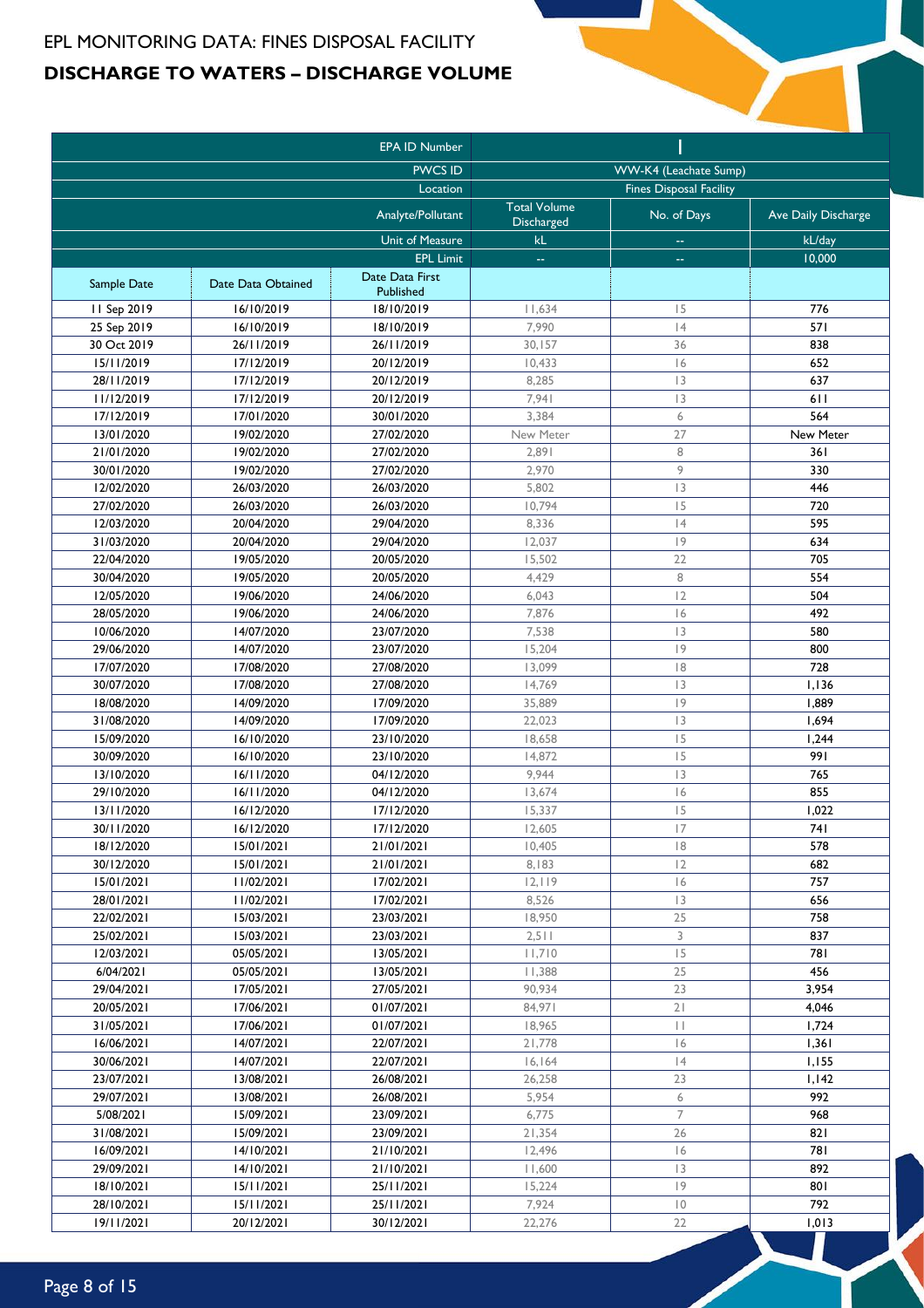#### EPL MONITORING DATA: FINES DISPOSAL FACILITY **DISCHARGE TO WATERS – DISCHARGE VOLUME**

|             |                    | <b>EPA ID Number</b>         |                                   |                                |                     |
|-------------|--------------------|------------------------------|-----------------------------------|--------------------------------|---------------------|
|             |                    | <b>PWCS ID</b>               |                                   | WW-K4 (Leachate Sump)          |                     |
|             |                    | Location                     |                                   | <b>Fines Disposal Facility</b> |                     |
|             |                    | Analyte/Pollutant            | <b>Total Volume</b><br>Discharged | No. of Days                    | Ave Daily Discharge |
|             |                    | <b>Unit of Measure</b>       | kL                                | $\sim$ $\sim$                  | kL/day              |
|             |                    | <b>EPL Limit</b>             | $\sim$ $\sim$                     | $\sim$                         | 10,000              |
| Sample Date | Date Data Obtained | Date Data First<br>Published |                                   |                                |                     |
| 29/11/2021  | 20/12/2021         | 30/12/2021                   | 17, 125                           | $ 0\rangle$                    | 1,713               |
| 15/12/2021  | 17/01/2022         | 20/01/2022                   | 26,565                            | 6                              | 1,160               |
| 30/12/2021  | 17/01/2022         | 20/01/2022                   | 20, 113                           | 15                             | 1,341               |
| 14/01/2022  | 15/02/2022         | 22/02/2022                   | 16,760                            | 15                             | 1,117               |
| 27/01/2022  | 15/02/2022         | 22/02/2022                   | 13,352                            | 3                              | 1,027               |
| 11/02/2022  | 17/03/2022         | 31/3/2022                    | 36,073                            | 15                             | 997                 |
| 28/02/2022  | 17/03/2022         | 31/3/2022                    | 57,858                            | 17                             | 1,281               |
| 14/03/2022  | 24/03/2022         |                              | 81,012                            | 14                             | 1,654               |
| 31/03/2022  | 24/03/2022         |                              | 12,369                            | 17                             | 1,845               |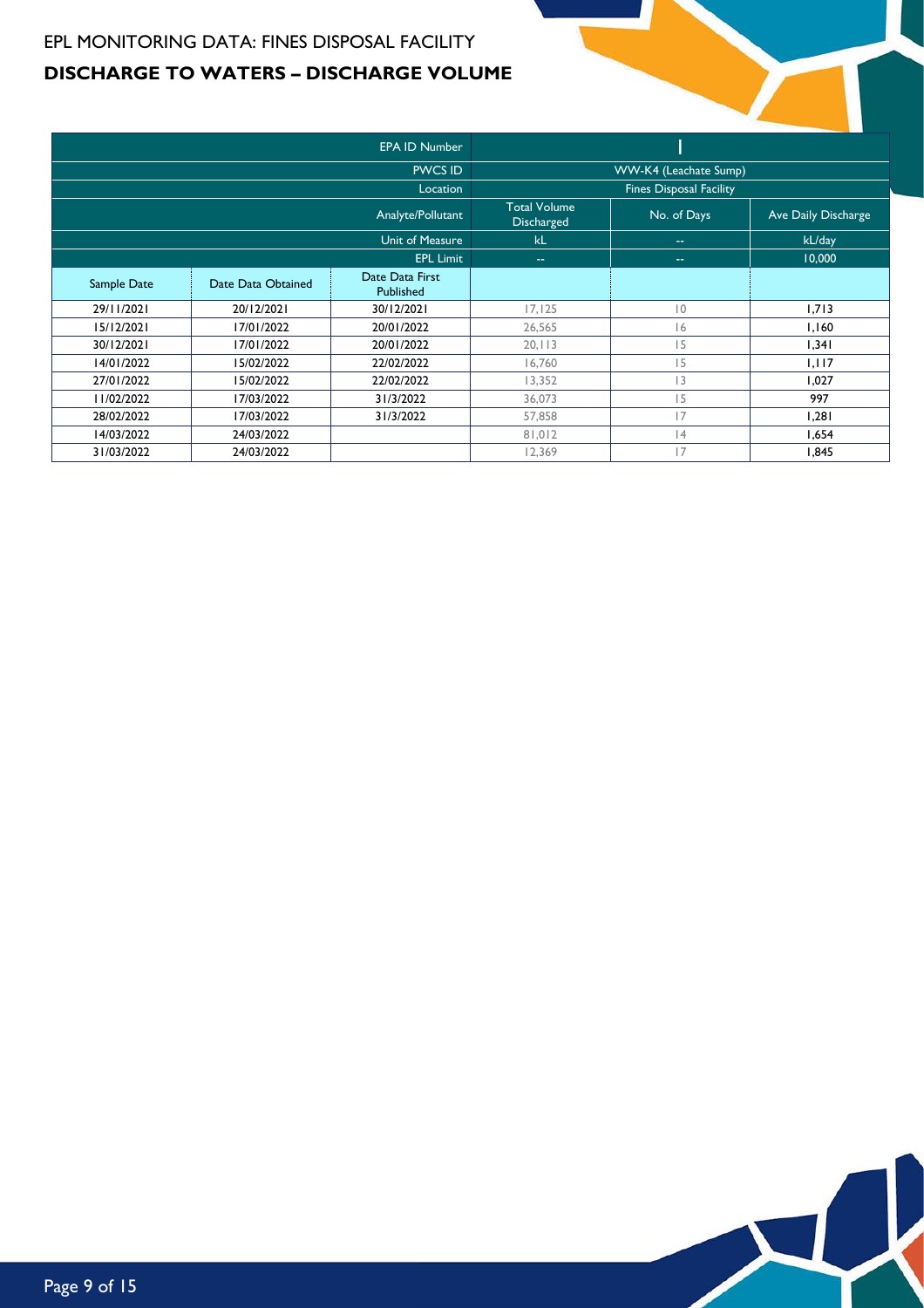## GROUNDWATER QUALITY MONITORING

Monitoring frequency for groundwater monitoring is annually.

Note: mg/L refers to 'milligrams per litre', μg/L refers to 'micrograms per litre', and μS/cm<sup>-1</sup> refers to 'microsiemens per centimetre'

<span id="page-9-0"></span>

|                                              | <b>EPA ID Number</b>     | 4         | 18        | 20        | 21        | 22             | 26        | 30                                   | 3 <sup>1</sup> | 33             | 35        | 37        | 38        | 39        |
|----------------------------------------------|--------------------------|-----------|-----------|-----------|-----------|----------------|-----------|--------------------------------------|----------------|----------------|-----------|-----------|-----------|-----------|
|                                              | <b>PWCS ID</b>           | EPIW U    | EP6W U    | ESHIW U   | ESH2W U   | ESH3W U        | ESH8W U   | EH6W L                               | EH7W L         | EHIIW L        | EHI4W L   | ESH5W U   | ESH6W U   | ESH7W_U   |
|                                              | Location                 |           |           |           |           |                |           | Port Waratah Fines Disposal Facility |                |                |           |           |           |           |
|                                              | Sample Date              | 28/5/2018 | 30/5/2018 | 29/5/2018 | 29/5/2018 | 30/5/2018      | 29/5/2018 | 29/5/2018                            | 29/5/2018      | 29/5/2018      | 30/5/2018 | 28/5/2018 | 28/5/2018 | 28/5/2018 |
|                                              | Date Data Obtained       | 15/6/2018 | 15/6/2018 | 15/6/2018 | 15/6/2018 | 15/6/2018      | 15/6/2018 | 15/6/2018                            | 15/6/2018      | 15/6/2018      | 15/6/2018 | 15/6/2018 | 15/6/2018 | 15/6/2018 |
|                                              | Date Data Published      | 22/6/2018 | 22/6/2018 | 22/6/2018 | 22/6/2018 | 22/6/2018      | 22/6/2018 | 22/6/2018                            | 22/6/2018      | 22/6/2018      | 22/6/2018 | 22/6/2018 | 22/6/2018 | 22/6/2018 |
| Analyte/Pollutant                            | Unit of<br>Measure       |           |           |           |           |                |           |                                      |                |                |           |           |           |           |
| Aluminium - Al                               | mg/L                     | 10.0      | 0.02      | 10.01     | 0.15      | 10.01          | < 0.01    | < 0.01                               | < 0.01         | < 0.01         | 10.01     | 10.01     | 10.01     | < 0.01    |
| Arsenic - As                                 | mg/L                     | < 0.001   | 0.001     | < 0.001   | 0.003     | < 0.001        | 0.004     | < 0.001                              | 100.00         | < 0.001        | 100.00    | 0.003     | 0.001     | 0.001     |
| Cadmium - Cd                                 | mg/L                     | < 0.0001  | 0.0001    | < 0.0001  | < 0.0001  | < 0.0001       | 0.0001    | 0.0001                               | < 0.0001       | < 0.0001       | 0.0001    | < 0.0001  | < 0.0001  | 0.0001    |
| Chromium - Cr                                | mg/L                     | < 0.001   | < 0.001   | 0.001     | < 0.001   | < 0.001        | 100.00    | < 0.001                              | 100.00         | < 0.001        | 0.001     | < 0.001   | 100.00    | < 0.001   |
| Conductivity - EC                            | $\mu$ S/cm <sup>-1</sup> | 3.300     | 1.400     | 5.500     | 2.800     | 7.400          | 4.600     | 32.000                               | 5.900          | 12,000         | 34.000    | 2.000     | 6.400     | 2,000     |
| Copper - Cu                                  | mg/L                     | 0.010     | 0.032     | 0.001     | < 0.001   | 0.007          | 0.003     | 0.026                                | 0.032          | 0.006          | 0.019     | 0.005     | 100.00    | 0.042     |
| Cyanide - CN                                 | mg/L                     | 0.006     | < 0.004   | 0.009     | < 0.004   | 0.110          | < 0.004   | < 0.004                              | < 0.004        | < 0.004        | < 0.004   | 0.006     | < 0.004   | < 0.004   |
| Lead - Pb                                    | mg/L                     | 0.002     | 0.003     | < 0.001   | < 0.001   | 0.001          | 100.00    | 0.030                                | 0.003          | 100.00         | 0.002     | < 0.001   | 100.00    | 0.003     |
| Manganese - Mn                               | mg/L                     | 0.058     | 0.640     | 0.110     | 0.007     | 1.100          | 6.400     | 0.770                                | 0.097          | 0.340          | 0.630     | 0.300     | 2.000     | 0.500     |
| Mercury - Hg                                 | $\mu$ g/L                | < 0.05    | < 0.05    | < 0.05    | < 0.05    | < 0.05         | < 0.05    | < 0.05                               | < 0.05         | < 0.05         | < 0.05    | < 0.05    | < 0.05    | < 0.05    |
| Nickel - Ni                                  | mg/L                     | 0.033     | 0.007     | 0.011     | 0.030     | 0.014          | 100.00    | 0.036                                | 0.012          | 0.001          | 0.038     | 0.037     | 0.018     | 0.020     |
| pH                                           | pH                       | 6.3       | 7.1       | 7.4       | 5.7       | 7.7            | 7.5       | 7.1                                  | 7.6            | 7.8            | 7.0       | 6.0       | 7.5       | 7.5       |
| Phenol                                       | $\mu$ g/L                | < 50      | <50       | <50       | $<$ 50    | $<$ 50         | <50       | $<$ 50                               | $<$ 50         | $<$ 50         | $<$ 50    | $<$ 50    | $<$ 50    | $<$ 50    |
| Selenium - Se                                | mg/L                     | < 0.001   | < 0.001   | 0.001     | < 0.001   | < 0.001        | < 0.001   | < 0.001                              | 100.00         | 0.002          | 100.00    | < 0.001   | 100.00    | < 0.001   |
| Total PAH's                                  | µg/L                     | 0.61      | 0.24      | < 1.7     | 0.42      | $<$ $\vert .7$ | < 1.7     | $<$ $\vert$ .7                       | $<$ $\vert .7$ | $<$ $\vert$ .7 | 0.20      | < 1.7     | 1.7       | < 1.7     |
| <b>Total Petroleum</b><br>Hydrocarbons - TPH | µg/L                     | < 260     | < 260     | < 260     | < 260     | < 260          | < 260     | < 260                                | < 260          | < 260          | < 260     | < 260     | < 260     | < 260     |
| Zinc - Zn                                    | mg/L                     | 0.060     | 0.069     | 0.006     | 0.022     | 0.037          | 0.017     | 0.069                                | 0.055          | 0.036          | 0.077     | 0.080     | 0.001     | 0.063     |



 $\overline{\mathcal{M}}$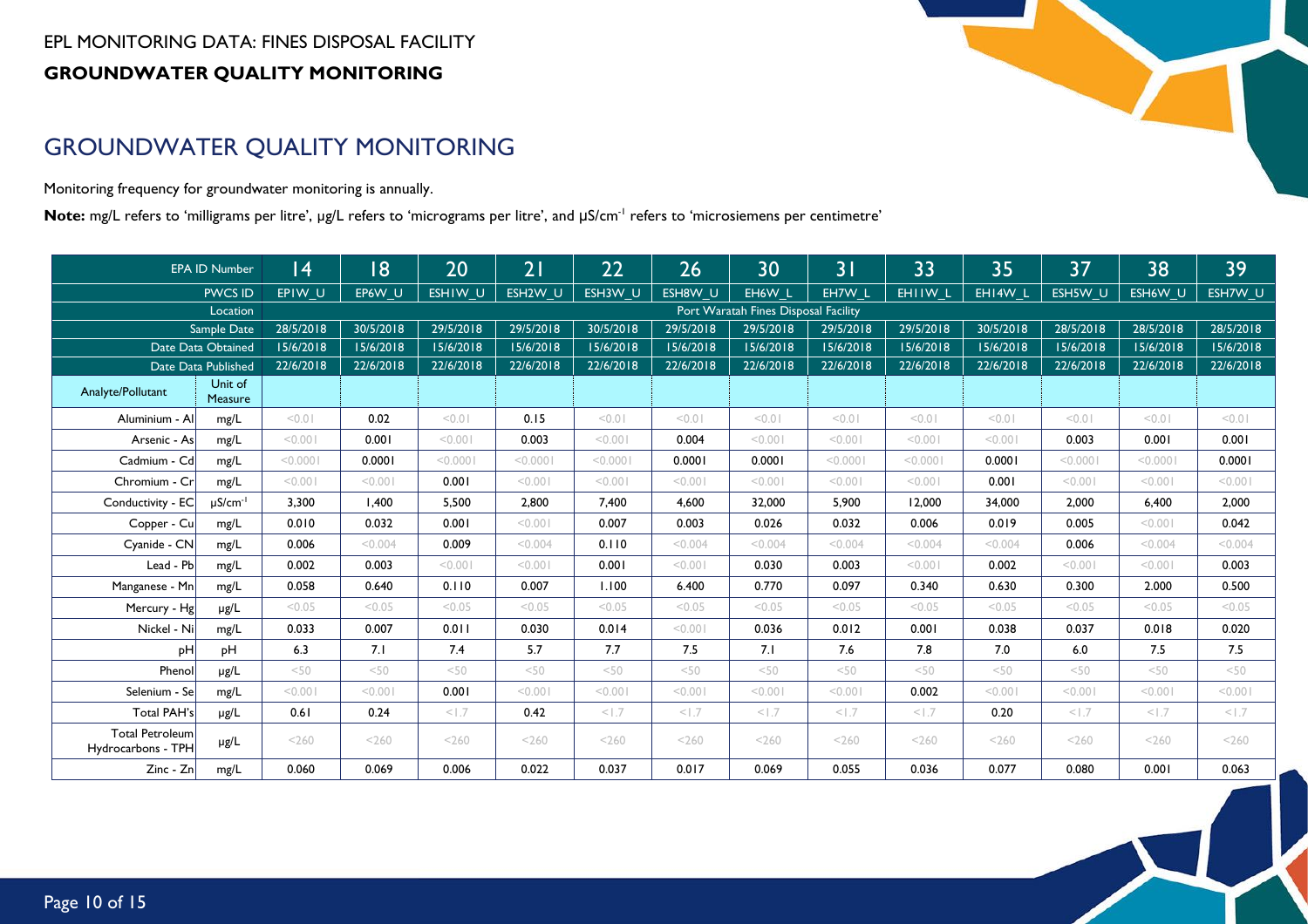|                                              | <b>EPA ID Number</b>     | 4          | 18         | 20         | 21         | 22         | 26         | 30                                   | 31         | 33         | 35         | 37         | 38         | 39         |
|----------------------------------------------|--------------------------|------------|------------|------------|------------|------------|------------|--------------------------------------|------------|------------|------------|------------|------------|------------|
|                                              | <b>PWCS ID</b>           | EPIW U     | EP6W U     | ESHIW U    | ESH2W U    | ESH3W U    | ESH8W U    | EH6W L                               | EH7W L     | EHIIW L    | EHI4W L    | ESH5WA U   | ESH6W U    | ESH7W U    |
|                                              | Location                 |            |            |            |            |            |            | Port Waratah Fines Disposal Facility |            |            |            |            |            |            |
|                                              | Sample Date              | 08/05/2019 | 09/05/2019 | 08/05/2019 | 09/05/2019 | 09/05/2019 | 07/05/2019 | 08/05/2019                           | 08/05/2019 | 08/05/2019 | 08/5/2019  | 07/5/2019  | 07/5/2019  | 07/5/2019  |
|                                              | Date Data Obtained       | 21/06/2019 | 21/06/2019 | 21/06/2019 | 21/06/2019 | 21/06/2019 | 21/06/2019 | 21/06/2019                           | 21/06/2019 | 21/06/2019 | 21/06/2019 | 21/06/2019 | 21/06/2019 | 21/06/2019 |
|                                              | Date Data Published      | 27/06/2019 | 27/06/2019 | 27/06/2019 | 27/06/2019 | 27/06/2019 | 27/06/2019 | 27/06/2019                           | 27/06/2019 | 27/06/2019 | 27/06/2019 | 27/06/2019 | 27/06/2019 | 27/06/2019 |
| Analyte/Pollutant                            | Unit of<br>Measure       |            |            |            |            |            |            |                                      |            |            |            |            |            |            |
| Aluminium - Al                               | mg/L                     | 0.01       | 0.02       | 10.01      | 0.19       | 10.0       | 10.01      | 10.01                                | < 0.01     | < 0.01     | < 0.01     | < 0.01     | < 0.01     | < 0.01     |
| Arsenic - As                                 | mg/L                     | < 0.001    | 0.002      | < 0.001    | 0.011      | < 0.001    | < 0.001    | < 0.001                              | < 0.001    | < 0.001    | < 0.001    | 0.003      | 0.001      | < 0.001    |
| Cadmium - Cd                                 | mg/L                     | < 0.0001   | < 0.0001   | < 0.0001   | < 0.0001   | < 0.0001   | < 0.0001   | < 0.0001                             | < 0.0001   | < 0.0001   | < 0.0001   | < 0.0001   | < 0.000    | < 0.0001   |
| Chromium - Cr                                | mg/L                     | < 0.001    | < 0.001    | < 0.001    | < 0.001    | < 0.001    | < 0.001    | < 0.001                              | < 0.001    | < 0.001    | < 0.001    | < 0.001    | 0.001      | < 0.001    |
| Conductivity - EC                            | $\mu$ S/cm <sup>-1</sup> | 4.300      | 1.400      | 4.300      | 2.600      | 7.100      | 5.400      | 27,000                               | 5.200      | 11.000     | 32,000     | 3,100      | 5,000      | 28,000     |
| Copper - Cu                                  | mg/L                     | < 0.001    | < 0.001    | < 0.001    | < 0.001    | < 0.001    | < 0.001    | < 0.001                              | < 0.001    | 0.002      | < 0.001    | < 0.001    | 0.001      | < 0.001    |
| Cyanide - CN                                 | mg/L                     | 0.006      | < 0.004    | 0.007      | < 0.004    | 0.140      | < 0.004    | < 0.004                              | < 0.004    | < 0.004    | < 0.004    | < 0.004    | < 0.004    | < 0.004    |
| Lead - Pb                                    | mg/L                     | < 0.001    | < 0.001    | < 0.001    | < 0.001    | < 0.001    | < 0.001    | < 0.001                              | < 0.001    | < 0.001    | < 0.001    | < 0.001    | < 0.001    | < 0.001    |
| Manganese - Mn                               | mg/L                     | 0.10       | 0.35       | 0.06       | < 0.005    | 1.10       | 0.03       | 0.72                                 | 0.11       | 0.28       | 0.59       | 0.29       | 2.00       | 0.76       |
| Mercury - Hg                                 | $\mu$ g/L                | < 0.05     | < 0.05     | < 0.05     | 0.01       | < 0.05     | < 0.05     | < 0.05                               | < 0.05     | < 0.05     | < 0.05     | < 0.05     | < 0.05     | < 0.05     |
| Nickel - Ni                                  | mg/L                     | < 0.001    | 0.002      | < 0.001    | 0.001      | 0.007      | 0.012      | 0.020                                | 0.013      | 0.006      | 0.062      | < 0.001    | 0.014      | 0.015      |
| pH                                           | pH                       | 8.3        | 7.7        | 8.5        | 10.6       | 7.7        | 8.3        | 7.2                                  | 7.6        | 7.9        | 7.1        | 8.0        | 8.1        | 7.7        |
| Phenol                                       | $\mu$ g/L                | <50        | < 50       | <50        | $<$ 50     | $<$ 50     | <50        | $<$ 50                               | $<$ 50     | < 50       | $<$ 50     | < 50       | <50        | $<$ 50     |
| Selenium - Se                                | mg/L                     | < 0.001    | < 0.001    | 0.001      | 0.001      | < 0.001    | < 0.001    | < 0.001                              | < 0.001    | < 0.001    | < 0.001    | < 0.001    | < 0.001    | < 0.001    |
| <b>Total PAH's</b>                           | µg/L                     | 1.0        | < 1.7      | < 1.7      | 2.0        | < 1.7      | < 1.7      | < 1.7                                | < 1.7      | < 1.7      | < 1.7      | < 1.7      | < 1.7      | < 1.7      |
| <b>Total Petroleum</b><br>Hydrocarbons - TPH | µg/L                     | < 260      | < 260      | < 260      | < 260      | < 260      | < 260      | < 260                                | < 260      | < 260      | < 260      | < 260      | $<$ 260    | $<$ 260    |
| Zinc - Zn                                    | mg/L                     | < 0.001    | 0.003      | < 0.001    | 0.001      | < 0.001    | 0.010      | 0.002                                | 0.003      | 0.008      | 0.005      | 0.003      | 0.007      | 0.004      |

 $\blacktriangle\downarrow$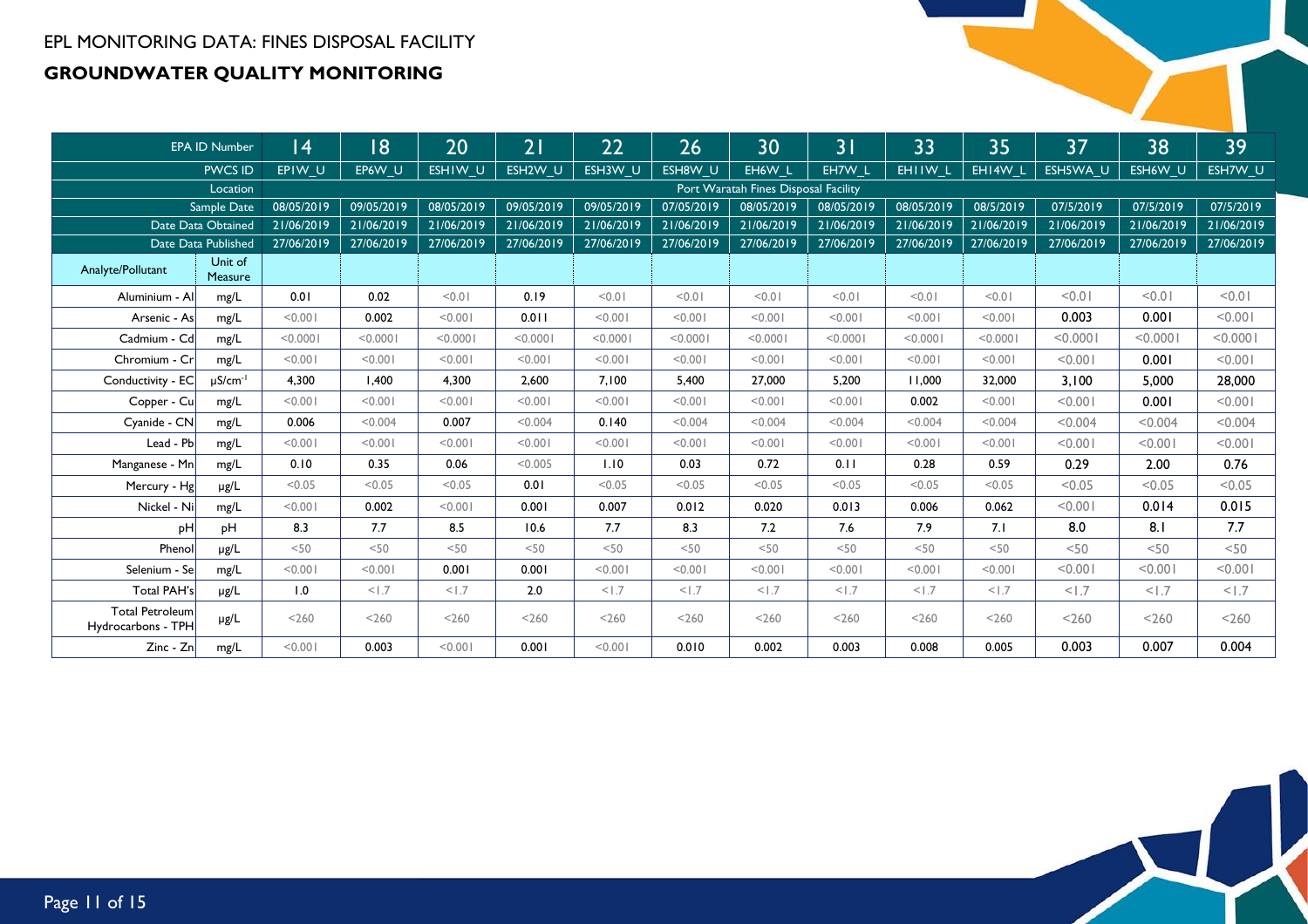|                                              | <b>EPA ID Number</b>     | 4          | 18         | 20         | 21         | 22         | 26         | 30                                   | 3 <sub>1</sub> | 33         | 35         | 37         | 38         | 39         |
|----------------------------------------------|--------------------------|------------|------------|------------|------------|------------|------------|--------------------------------------|----------------|------------|------------|------------|------------|------------|
|                                              | <b>PWCS ID</b>           | EPIW U     | EP6W U     | ESHIW U    | ESH2W U    | ESH3W U    | ESH8W U    | EH6W L                               | EH7W L         | EHIIW L    | EHI4W L    | ESH5WA U   | ESH6WA U   | ESH7W U    |
|                                              | Location                 |            |            |            |            |            |            | Port Waratah Fines Disposal Facility |                |            |            |            |            |            |
|                                              | Sample Date              | 11/05/2020 | 14/05/2020 | 15/05/2020 | 14/05/2020 | 14/05/2020 | 12/05/2020 | 12/05/2020                           | 13/05/2020     | 14/05/2020 | 15/05/2020 | 15/05/2020 | 12/05/2020 | 15/05/2020 |
|                                              | Date Data Obtained       | 16/06/2020 | 16/06/2020 | 16/06/2020 | 16/06/2020 | 16/06/2020 | 16/06/2020 | 16/06/2020                           | 16/06/2020     | 16/06/2020 | 16/06/2020 | 16/06/2020 | 16/06/2020 | 16/06/2020 |
|                                              | Date Data Published      | 24/06/2020 | 24/06/2020 | 24/06/2020 | 24/06/2020 | 24/06/2020 | 24/06/2020 | 24/06/2020                           | 24/06/2020     | 24/06/2020 | 24/06/2020 | 24/06/2020 | 24/06/2020 | 24/06/2020 |
| Analyte/Pollutant                            | Unit of<br>Measure       |            |            |            |            |            |            |                                      |                |            |            |            |            |            |
| Aluminium - Al                               | mg/L                     | < 0.01     | 0.03       | < 0.01     | 0.27       | < 0.01     | < 0.01     | < 0.01                               | < 0.01         | 10.0       | 0.02       | < 0.01     | 10.0       | 0.02       |
| Arsenic - As                                 | mg/L                     | < 0.001    | 0.001      | 100.00     | 0.010      | < 0.001    | 0.003      | 100.00                               | 100.00         | < 0.001    | < 0.001    | 0.004      | 0.001      | 0.001      |
| Cadmium - Cd                                 | mg/L                     | < 0.0001   | < 0.0001   | < 0.0001   | < 0.0001   | < 0.0001   | 0.0001     | < 0.0001                             | < 0.0001       | < 0.0001   | < 0.0001   | < 0.0001   | 10000      | < 0.0001   |
| Chromium - Cr                                | mg/L                     | < 0.001    | 100.00     | 100.00     | < 0.001    | < 0.001    | < 0.001    | 100.00                               | 100.00         | < 0.001    | < 0.001    | < 0.001    | < 0.001    | < 0.001    |
| Conductivity - EC                            | $\mu$ S/cm <sup>-1</sup> | 5.300      | 1.100      | 3,400      | 2,400      | 9.000      | 5,300      | 30,000                               | 5.700          | 13,000     | 33,000     | 1,800      | 8,700      | 2,500      |
| Copper - Cu                                  | mg/L                     | < 0.001    | 0.016      | 0.001      | < 0.001    | 0.003      | 0.004      | 100.00                               | 0.006          | 0.005      | < 0.001    | < 0.001    | 0.006      | 0.002      |
| Cyanide - CN                                 | mg/L                     | 0.008      | < 0.004    | < 0.004    | < 0.004    | 0.100      | < 0.004    | < 0.004                              | < 0.004        | < 0.004    | < 0.004    | < 0.004    | < 0.004    | < 0.004    |
| Lead - Pb                                    | mg/L                     | < 0.001    | 100.00     | < 0.001    | < 0.001    | < 0.001    | < 0.001    | 100.00                               | < 0.001        | < 0.001    | < 0.001    | < 0.001    | < 0.001    | < 0.001    |
| Manganese - Mn                               | mg/L                     | 0.04       | 0.37       | 0.11       | 0.01       | 1.30       | 4.20       | 0.68                                 | 0.11           | 0.21       | 0.59       | 0.16       | 4.20       | 0.63       |
| Mercury - Hg                                 | $\mu$ g/L                | < 0.05     | < 0.05     | < 0.05     | < 0.05     | < 0.05     | < 0.05     | < 0.05                               | < 0.05         | < 0.05     | < 0.05     | < 0.05     | < 0.05     | < 0.05     |
| Nickel - Ni                                  | mg/L                     | 0.003      | 0.004      | 0.001      | 0.002      | 0.011      | < 0.001    | 0.026                                | 0.018          | 0.027      | 0.063      | 0.016      | 0.010      | 0.031      |
| pH                                           | pH                       | 7.9        | 7.8        | 8.4        | 10.4       | 7.9        | 7.7        | 7.0                                  | 7.7            | 6.6        | 6.2        | 7.5        | 7.7        | 5.9        |
| Phenol                                       | $\mu$ g/L                | <50        | $<$ 50     | $<$ 50     | $<$ 50     | $<$ 50     | <50        | $<$ 50                               | <50            | <50        | < 50       | <50        | < 50       | $<$ 50     |
| Selenium - Se                                | mg/L                     | < 0.001    | < 0.001    | 100.00     | < 0.001    | < 0.001    | < 0.001    | 100.00                               | < 0.001        | < 0.001    | < 0.001    | < 0.001    | < 0.001    | < 0.001    |
| <b>Total PAH's</b>                           | µg/L                     | 0.1        | 0.3        | 1.3        | 1.5        | < 1.7      | < 1.7      | <1.7                                 | < 1.7          | < 1.7      | < 1.7      | < 1.7      | < 1.7      | < 1.7      |
| <b>Total Petroleum</b><br>Hydrocarbons - TPH | µg/L                     | < 260      | < 260      | < 260      | < 260      | < 260      | < 260      | < 260                                | < 260          | < 260      | < 260      | < 260      | < 260      | < 260      |
| Zinc - Zn                                    | mg/L                     | 0.002      | 0.009      | 0.003      | 0.005      | 0.003      | 0.004      | 0.004                                | 0.004          | 0.009      | 0.083      | 0.008      | 0.004      | 0.033      |

Page 12 of 15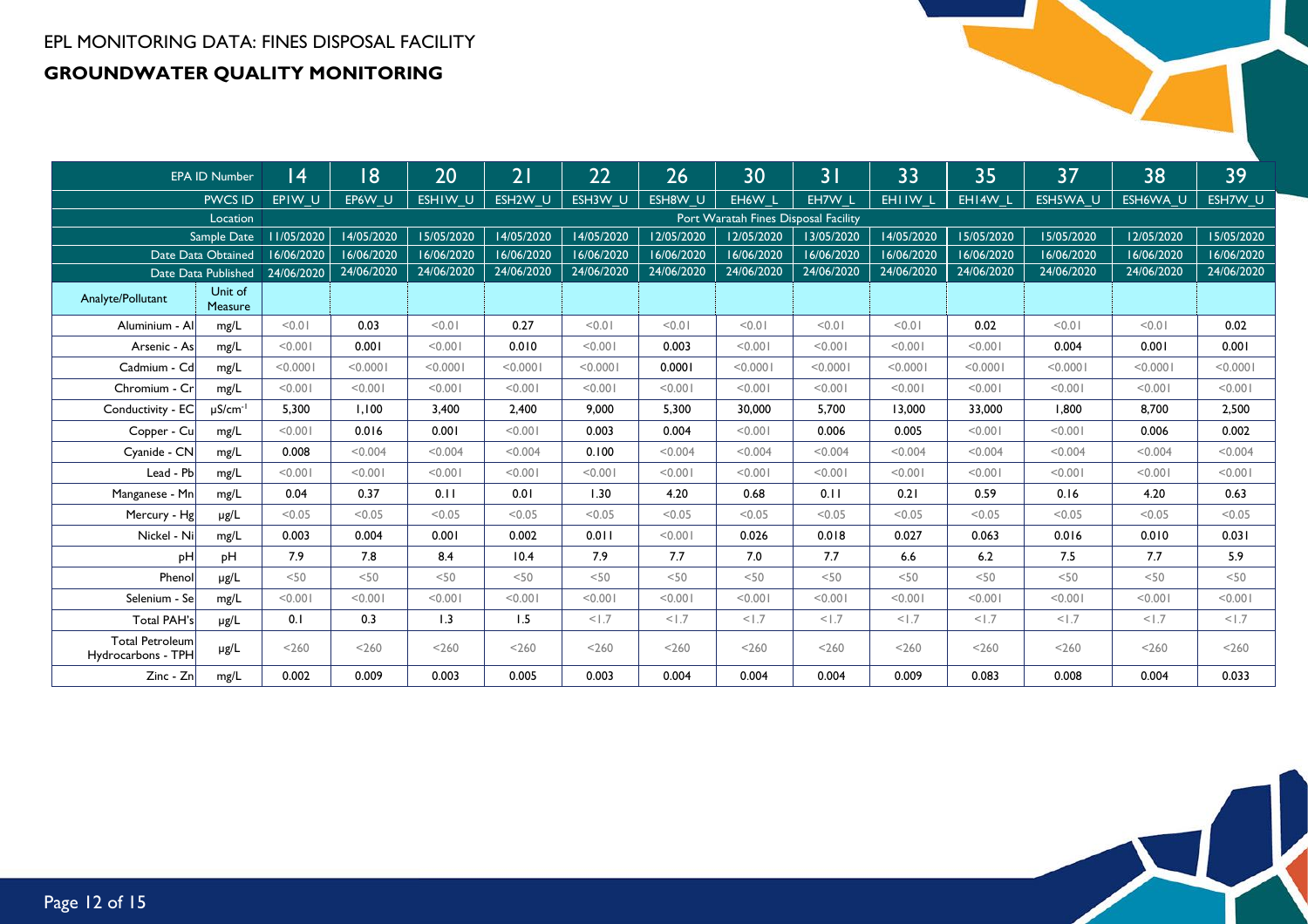|                                                        | EPA ID Number            | 4          | 18         | 20         | 21         | 22         | 26         | 30         | 31         | 33         | 35                                   | 37          | 38          | 39          | 40         | 41         | 42         | 43         |
|--------------------------------------------------------|--------------------------|------------|------------|------------|------------|------------|------------|------------|------------|------------|--------------------------------------|-------------|-------------|-------------|------------|------------|------------|------------|
|                                                        | <b>PWCS ID</b>           | EPIW U     | EP6W U     | ESHIW U    | ESH2W U    | ESH3W U    | ESH8W U    | EH6W L     | EH7W L     | EHIIW L    | EHI4W L                              | ESH5WA<br>U | ESH6WA<br>U | ESH7WA<br>U | ESH5W_L    | ESH6W L    | ESH7W L    | ESH8W L    |
|                                                        | Location                 |            |            |            |            |            |            |            |            |            | Port Waratah Fines Disposal Facility |             |             |             |            |            |            |            |
|                                                        | Sample Date              | 17/05/2021 | 17/05/2021 | 17/05/2021 | 17/05/2021 | 17/05/2021 | 17/05/2021 | 17/05/2021 | 17/05/2021 | 17/05/2021 | 17/05/2021                           | 17/05/2021  | 17/05/2021  | 17/05/2021  | 20/5/2021  | 18/5/2021  | 18/5/2021  | 18/5/2021  |
|                                                        | Date Data Obtained       | 17/06/2021 | 17/06/2021 | 17/06/2021 | 17/06/2021 | 17/06/2021 | 17/06/2021 | 17/06/2021 | 17/06/2021 | 17/06/2021 | 17/06/2021                           | 17/06/2021  | 17/06/2021  | 17/06/2021  | 17/06/2021 | 17/06/2021 | 17/06/2021 | 17/06/2021 |
|                                                        | Date Data Published      | 01/07/2021 | 01/07/2021 | 01/07/2021 | 01/07/2021 | 01/07/2021 | 01/07/2021 | 01/07/2021 | 01/07/2021 | 01/07/2021 | 01/07/2021                           | 01/07/2021  | 01/07/2021  | 01/07/2021  | 01/07/2021 | 01/07/2021 | 01/07/2021 | 01/07/2021 |
| Analyte/Pollutant                                      | Unit of<br>Measure       |            |            |            |            |            |            |            |            |            |                                      |             |             |             |            |            |            |            |
| Aluminium - All                                        | mg/L                     | < 0.01     | 0.02       | < 0.01     | < 0.01     | < 0.01     | 10.0       | < 0.01     | < 0.01     | < 0.01     | 10.01                                | < 0.01      | < 0.01      | < 0.01      | < 0.01     | 10.0       | < 0.01     | < 0.01     |
| Arsenic - As                                           | mg/L                     | 0.002      | 0.004      | 0.002      | 0.002      | < 0.001    | 0.002      | < 0.001    | < 0.001    | < 0.001    | < 0.001                              | 0.003       | 0.002       | 0.002       | < 0.001    | < 0.001    | < 0.001    | < 0.001    |
| Cadmium - Cd                                           | mg/L                     | < 0.0001   | < 0.0001   | < 0.0001   | 0.0004     | < 0.0001   | < 0.0001   | < 0.0001   | < 0.000    | < 0.0001   | < 0.0001                             | < 0.0001    | < 0.000     | < 0.0001    | < 0.0001   | < 0.0001   | < 0.0001   | < 0.0001   |
| Chromium - Cr                                          | mg/L                     | < 0.001    | < 0.001    | < 0.001    | < 0.001    | < 0.001    | < 0.001    | 0.001      | < 0.001    | < 0.001    | 0.002                                | 100.00      | < 0.001     | 100.00      | 0.001      | 0.001      | < 0.001    | < 0.001    |
| Conductivity - EC                                      | $\mu$ S/cm <sup>-1</sup> | 3,400      | 3,600      | 5,200      | 6,800      | 7.700      | 2,600      | 29,000     | 6.000      | 12.000     | 37,000                               | 4,200       | 5,200       | 3,300       | 11,000     | 39,000     | 32,000     | 5,300      |
| Copper - Cu                                            | mg/L                     | < 0.001    | 0.003      | < 0.001    | 0.001      | < 0.001    | < 0.001    | < 0.001    | < 0.001    | < 0.001    | < 0.001                              | < 0.001     | < 0.001     | < 0.001     | < 0.001    | < 0.001    | < 0.001    | < 0.001    |
| Cyanide - CN                                           | mg/L                     | < 0.004    | < 0.004    | < 0.004    | < 0.004    | 0.081      | < 0.004    | < 0.004    | < 0.004    | < 0.004    | < 0.004                              | < 0.004     | < 0.004     | < 0.004     | < 0.004    | < 0.004    | < 0.004    | < 0.004    |
| $Lead - Pb$                                            | mg/L                     | < 0.001    | < 0.001    | < 0.001    | < 0.001    | < 0.001    | < 0.001    | < 0.001    | < 0.001    | < 0.001    | < 0.001                              | < 0.001     | < 0.001     | < 0.001     | < 0.001    | < 0.001    | < 0.001    | < 0.001    |
| Manganese - Mn                                         | mg/L                     | 0.64       | 0.28       | 0.34       | 0.07       | 1.60       | 2.70       | 0.88       | 0.13       | 1.90       | 0.84                                 | 0.22        | 2.60        | 0.86        | 0.08       | 0.95       | 0.86       | 0.05       |
| Mercury - Hg                                           | $\mu$ g/L                | < 0.05     | < 0.05     | < 0.05     | < 0.05     | < 0.05     | < 0.05     | < 0.05     | < 0.05     | < 0.05     | < 0.05                               | < 0.05      | < 0.05      | < 0.05      | < 0.05     | < 0.05     | < 0.05     | < 0.05     |
| Nickel - Ni                                            | mg/L                     | 0.012      | 0.010      | 0.010      | 0.004      | 0.009      | 0.007      | 0.034      | 0.017      | 0.012      | 0.075                                | 0.036       | 0.013       | 0.006       | 0.005      | 0.009      | 0.023      | 0.005      |
| pH                                                     | pH                       | 7.1        | 7.4        | 7.7        | 7.4        | 7.8        | 7.5        | 6.8        | 7.4        | 7.5        | 6.8                                  | 6.4         | 7.1         | 7.5         | 7.3        | 6.7        | 6.8        | 7.8        |
| Phenol                                                 | $\mu$ g/L                | <50        | <50        | <50        | <50        | <50        | < 50       | <50        | <50        | < 50       | < 50                                 | < 50        | <50         | $<$ 50      | <50        | 50<        | < 50       | < 50       |
| Selenium - Se                                          | mg/L                     | < 0.001    | 0.002      | 0.003      | 0.002      | < 0.001    | < 0.001    | < 0.001    | < 0.001    | < 0.001    | < 0.001                              | 0.003       | < 0.001     | 100.00      | < 0.001    | < 0.001    | < 0.001    | < 0.001    |
| Total PAH's                                            | $\mu$ g/L                | < 0.1      | 0.3        | < 0.1      | < 0.1      | < 0.1      | < 0.1      | < 0.1      | < 0.1      | < 0.1      | 0.2                                  | < 0.1       | < 0.1       | < 0.1       | < 0.1      | < 0.1      | < 0.1      | < 0.1      |
| <b>Total Petroleum</b><br>Hydrocarbons -<br><b>TPH</b> | $\mu$ g/L                | < 260      | < 260      | < 260      | < 260      | < 260      | < 260      | < 260      | < 260      | < 260      | < 260                                | < 260       | < 260       | < 260       | < 260      | < 260      | < 260      | < 260      |
| Total Recoverable<br>Hydrocarbons -<br><b>TRH</b>      | $\mu$ g/L                | < 260      | < 260      | < 260      | < 260      | < 260      | < 260      | < 260      | < 260      | < 260      | < 260                                | < 260       | < 260       | < 260       | < 260      | < 260      | < 260      | < 260      |
| $Zinc - Zn$                                            | mg/L                     | 0.003      | 0.004      | 0.001      | 0.025      | 0.001      | 0.009      | 0.007      | 0.002      | < 0.001    | < 0.001                              | 0.023       | 0.012       | 0.008       | 0.005      | 0.006      | 0.007      | 0.002      |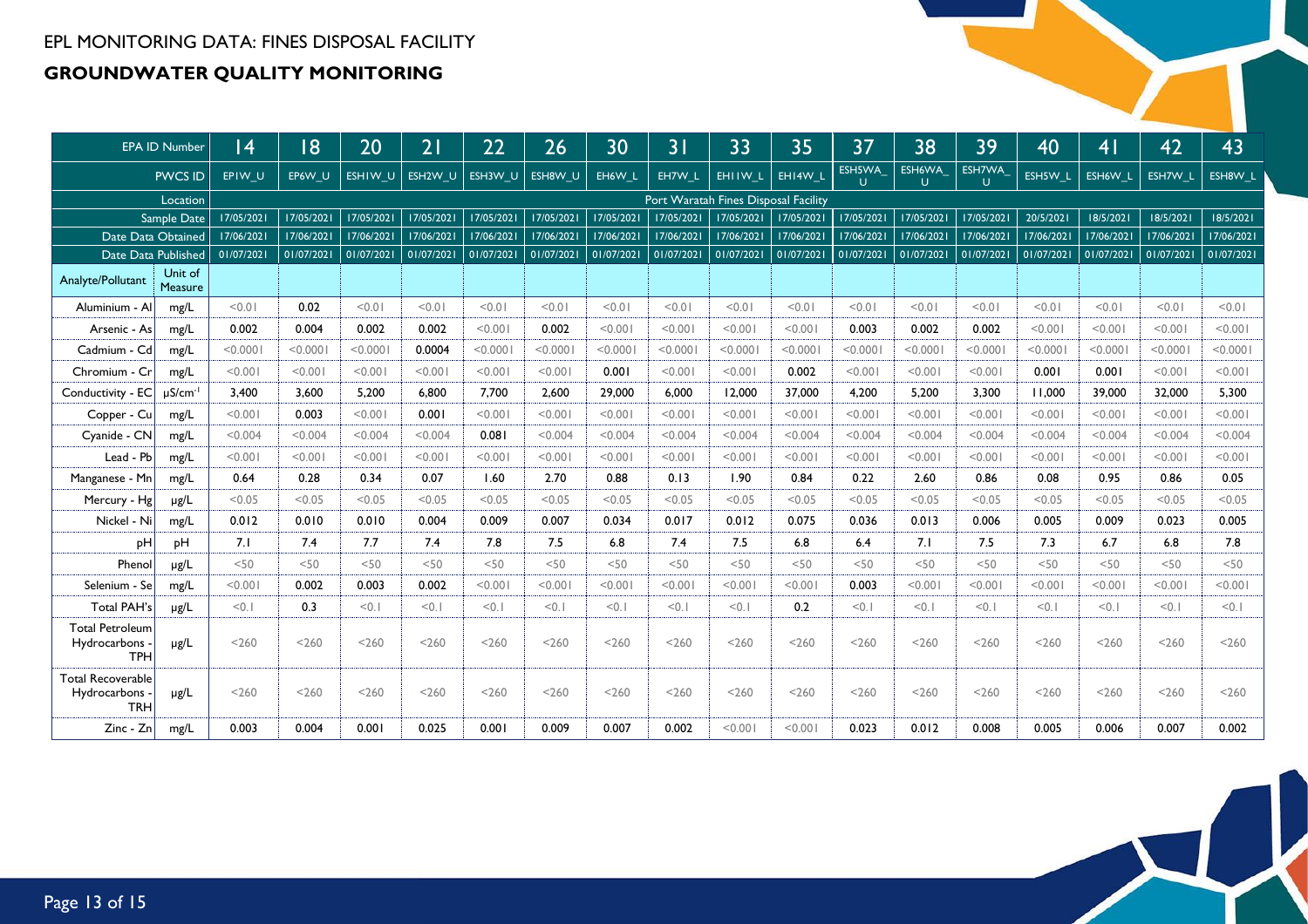

# DATA CORRECTION LOG

<span id="page-13-0"></span>

| EPA ID No. | Analyte/ Pollutant | Sample Date | Original Data | Corrected Data | Date Corrected | Date Originally<br>Published | Reason for Correction |
|------------|--------------------|-------------|---------------|----------------|----------------|------------------------------|-----------------------|
|            |                    |             |               |                |                |                              |                       |
|            |                    |             |               |                |                |                              |                       |
|            |                    |             |               |                |                |                              |                       |
|            |                    |             |               |                |                |                              |                       |
|            |                    |             |               |                |                |                              |                       |
|            |                    |             |               |                |                |                              |                       |
|            |                    |             |               |                |                |                              |                       |
|            |                    |             |               |                |                |                              |                       |
|            |                    |             |               |                |                |                              |                       |
|            |                    |             |               |                |                |                              |                       |
|            |                    |             |               |                |                |                              |                       |